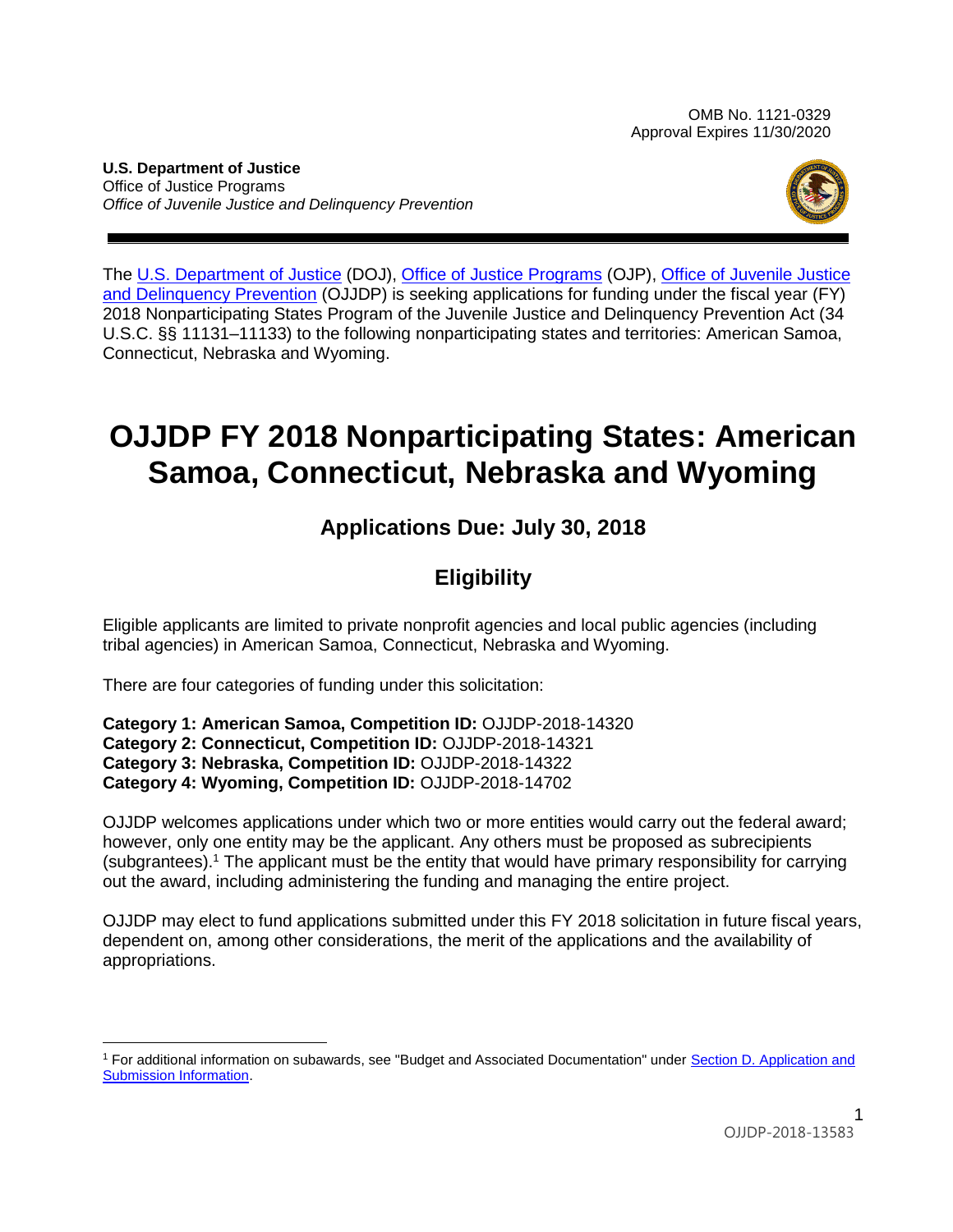## **Deadline**

Applicants must register with Grants.gov at <https://www.grants.gov/web/grants/register.html> prior to submitting an application. All applications are due by 11:59p.m. eastern time (ET) on July 30, 2018.

To be considered timely, an application must be submitted by the application deadline using Grants.gov, and the applicant must have received a validation message from Grants.gov that indicates successful and timely submission. OJP urges applicants to submit applications at least 72 hours prior to the application due date to allow time for the applicant to receive validation messages or rejection notifications from Grants.gov, and to correct in a timely fashion any problems that may have caused a rejection notification.

OJP encourages all applicants to read this [Important Notice: Applying for Grants in Grants.gov.](https://ojp.gov/funding/Apply/Grants-govInfo.htm)

For additional information, see How [to Apply](#page-19-0) in Section

## **Contact Information**

For technical assistance with submitting an application, contact the Grants.gov Customer Support Hotline at 800–518–4726 or 606–545–5035, at [https://www.grants.gov/web/grants/support.html,](https://www.grants.gov/web/grants/support.html) or at [support@grants.gov.](mailto:support@grants.gov) The Grants.gov Support Hotline operates 24 hours a day, 7 days a week, except on federal holidays.

An applicant that experiences unforeseen Grants.gov technical issues beyond its control that prevent it from submitting its application by the deadline must email the National Criminal Justice Reference Service Response Center (Response Center) at [grants@ncjrs.gov](mailto:grants@ncjrs.gov) **within 24 hours after the application deadline** to request approval to submit its application after the deadline. Additional information on reporting technical issues appears under "Experiencing Unforeseen Grants.gov Technical Issues" in the [How To Apply](#page-19-0) section.

For assistance with any other requirements of this solicitation, contact the Response Center by telephone at 800–851–3420 or TTY: 301–240–6310 (hearing impaired only) or by email at [grants@ncjrs.gov.](mailto:grants@ncjrs.gov) Response Center hours of operation are 10 a.m. to 6 p.m. ET, Monday through Friday, and 10 a.m. to 8 p.m. ET on the solicitation close date. General information on applying for OJJDP awards can be found at [https://www.ojjdp.gov/funding/funding.html.](https://www.ojjdp.gov/funding/funding.html) Answers to frequently asked questions that may assist applicants are posted at <https://www.ojjdp.gov/grants/solicitations/FY2018/FAQ/NPS.pdf>.

Grants.gov number assigned to this solicitation: OJJDP-2018-13583

Release date: June 27, 2018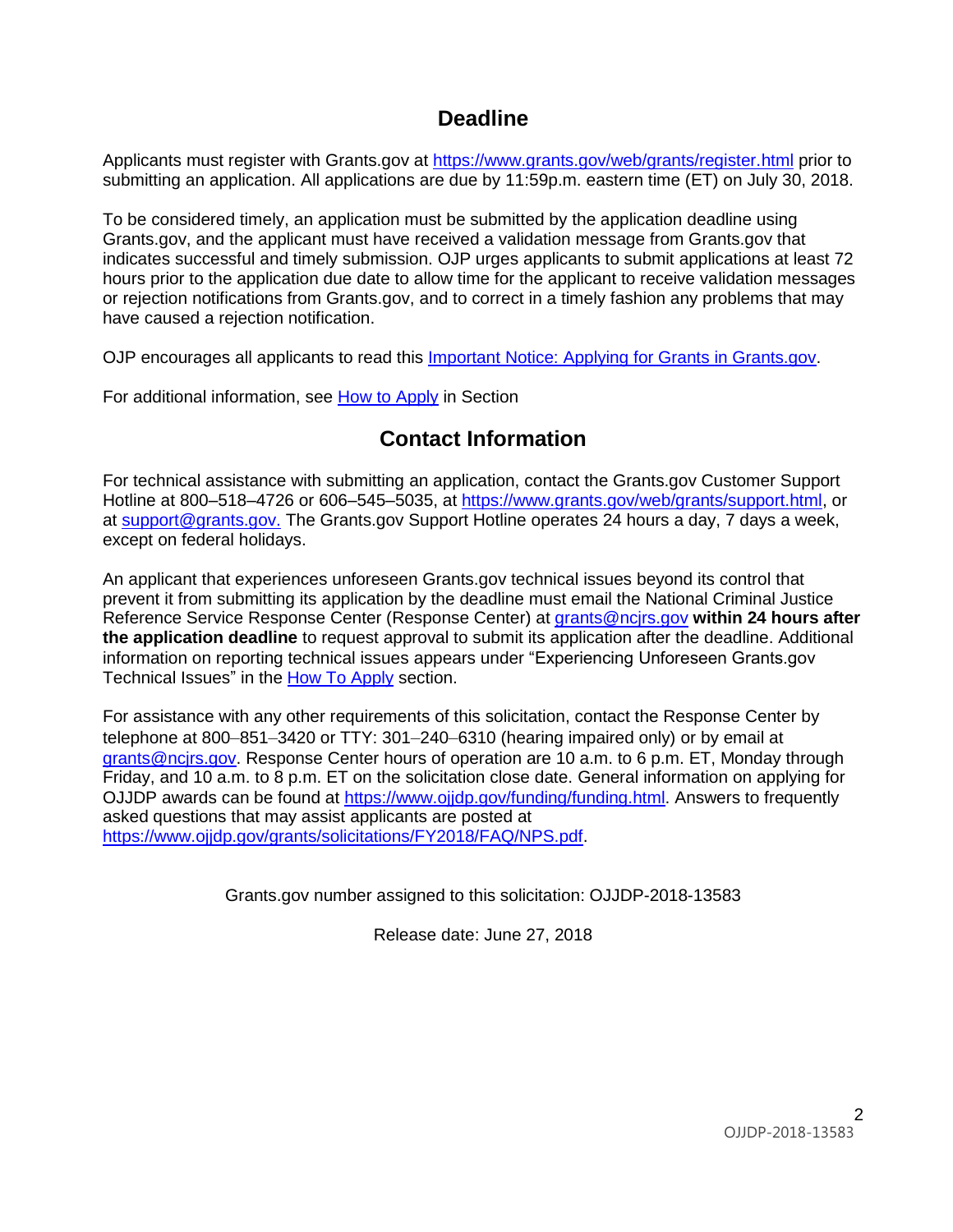# **Contents**

| Limitation on Use of Award Funds for Employee Compensation; Waiver 8          |  |
|-------------------------------------------------------------------------------|--|
| Prior Approval, Planning, and Reporting of Conference/Meeting/Training Costs8 |  |
|                                                                               |  |
|                                                                               |  |
|                                                                               |  |
|                                                                               |  |
|                                                                               |  |
|                                                                               |  |
|                                                                               |  |
|                                                                               |  |
|                                                                               |  |
|                                                                               |  |
|                                                                               |  |
| General Information About Post-Federal Award Reporting Requirements28         |  |
|                                                                               |  |
|                                                                               |  |
| Freedom of Information Act and Privacy Act (5 U.S.C. 552 and 5 U.S.C. 552a)28 |  |
|                                                                               |  |
|                                                                               |  |
|                                                                               |  |
|                                                                               |  |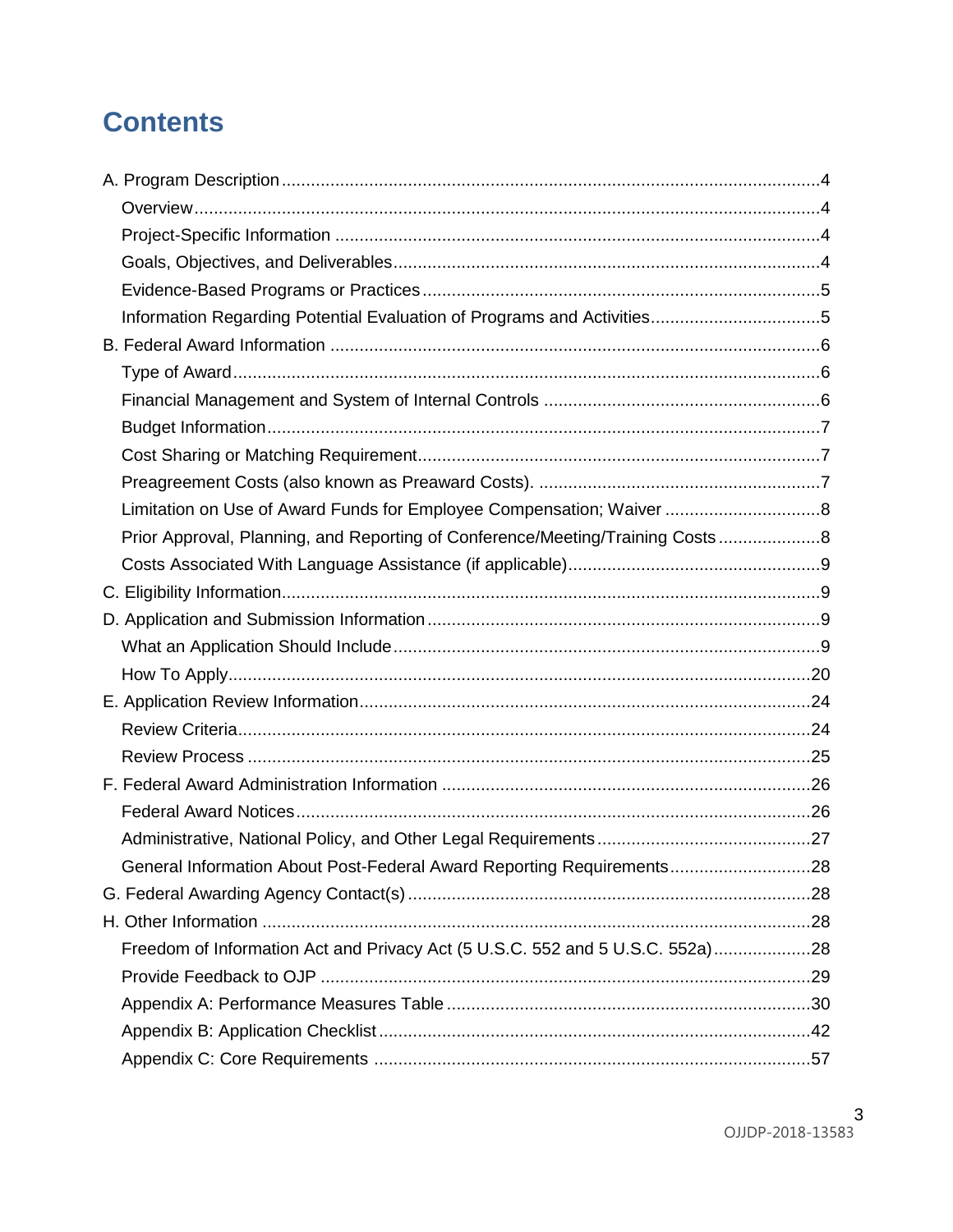# **OJJDP FY 2018 Nonparticipating States: American Samoa, Connecticut, Nebraska and Wyoming CFDA # 16.540**

# <span id="page-3-0"></span>**A. Program Description**

### <span id="page-3-1"></span>**Overview**

American Samoa, Connecticut, Nebraska and Wyoming have chosen not to participate or have been found ineligible to participate in the Formula Grants program under Title II, Part B of the Juvenile Justice and Delinquency Prevention (JJDP) Act (34 U.S.C. §§ 11131–11133). As authorized under the JJDP Act at 34 U.S.C. § 11133(d), private nonprofit agencies and local public agencies in these four states/jurisdictions are eligible to receive funding that OJJDP will competitively award through this solicitation.

**Statutory Authority:** The statutory authority for this program is 34 U.S.C. § 11133(d).

### <span id="page-3-2"></span>**Project-Specific Information**

These funds must be used for "carrying out activities of the kinds described in the [core requirements]" of the Title II, Part B Formula Grants program, as noted below and included comprehensively in Appendix C. The core requirements are:

- (1) deinstitutionalization of status offenders (DSO) (34 U.S.C. § 11133(a)(11));
- $(2)$  separation of juveniles from adult inmates (separation) (34 U.S.C. § 11133(a)(12));
- (3) removal of juveniles from adult jails and lockups (jail removal) (34 U.S.C. § 11133(a)(13)); and
- (4) addressing disproportionate minority contact (DMC) (34 U.S.C. § 11133(a)(22)).

Finally, OJJDP recommends that applicants align their programmatic activities with existing efforts within their respective jurisdictions or states. That may include coordinating with their respective State Advisory Groups (SAG) and other youth-serving agencies.

### <span id="page-3-3"></span>**Goals, Objectives, and Deliverables**

These activities should support the state's compliance with the four core requirements. Some examples include:

- $\circ$  Appropriate secure and nonsecure juvenile facilities for the detention of juvenile offenders **(34 U.S.C. § 11133(a)(12) and (13) [separation and jail removal])).**
- $\circ$  Intensive supervision in the juvenile's home as a placement alternative and the use of home detention, including electronic monitoring, when safe and appropriate **(34 U.S.C. § 11133(a)(11) [deinstitutionalization of status offenders (DSO)]).**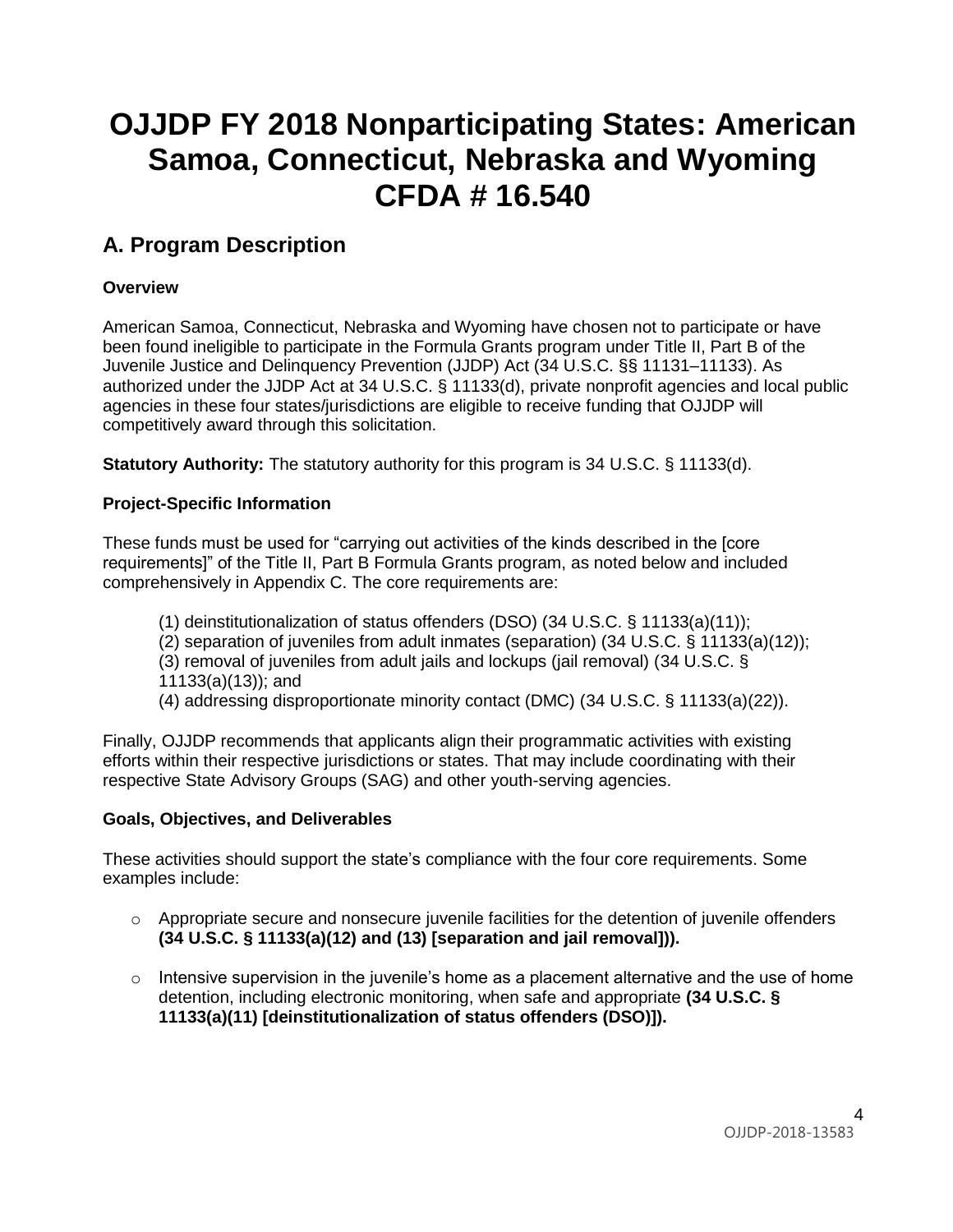- o Emergency foster care, shelter care, group care, and independent living arrangements **(34 U.S.C. § 11133(a)(11) [DSO]).**
- $\circ$  Crisis intervention services, short-term residential crisis intervention programs, and nonsecure holdovers that can be used for conflict mediation, emergency holding, and the provision of emergency attention for juveniles with physical or emotional problems **(34 U.S.C. § 11133(a)(11), (12), and (13) [DSO, separation, and jail removal]).**
- o Assessing the disproportionate number of juvenile members of minority groups who come into contact with the juvenile justice system **(34 U.S.C. § 11133(a)(22) [DMC]).**

The Goals, Objectives, and Deliverables are directly related to the performance measures that demonstrate the results of the work completed, as discussed in Section D. [Application and](#page-8-0) Submission [Information,](#page-8-0) under Program Narrative.

### <span id="page-4-0"></span>**Evidence-Based Programs or Practices**

OJP strongly emphasizes the use of data and evidence in policymaking and program development in criminal justice, juvenile justice, and crime victim services. OJP is committed to:

- Improving the quantity and quality of evidence OJP generates.
- Integrating evidence into program, practice, and policy decisions within OJP and the field.
- Improving the translation of evidence into practice.

OJP considers programs and practices to be evidence-based when their effectiveness has been demonstrated by causal evidence, generally obtained through one or more outcome evaluations. Causal evidence documents a relationship between an activity or intervention (including technology) and its intended outcome, including measuring the direction and size of a change, and the extent to which a change may be attributed to the activity or intervention. Causal evidence depends on the use of scientific methods to rule out, to the extent possible, alternative explanations for the documented change. The strength of causal evidence, based on the factors described above, will influence the degree to which OJP considers a program or practice to be evidence-based.

The OJP CrimeSolutions.gov website at [https://www.crimesolutions.gov](https://www.crimesolutions.gov/) and the [OJJDP](http://www.ojjdp.gov/mpg) Model [Programs Guide](http://www.ojjdp.gov/mpg) website are two resources that applicants may use to find information about evidence-based programs in criminal justice, juvenile justice, and crime victim services.

### <span id="page-4-1"></span>**Information** Regarding Potential Evaluation of Programs and Activities

DOJ has prioritized the use of evidence-based programming and deems it critical to continue to build and expand the evidence informing criminal and juvenile justice programs to reach the highest level of rigor possible. Therefore, applicants should note that OJP may conduct or support an evaluation of the programs and activities funded under this solicitation. Recipients and subrecipients will be expected to cooperate with program-related assessments or evaluation efforts, including through the collection and provision of information or data requested by OJP (or its designee) for the assessment or evaluation of any activities and/or outcomes of those activities funded under this solicitation. The information or data requested may be in addition to any other financial or performance data already required under this program.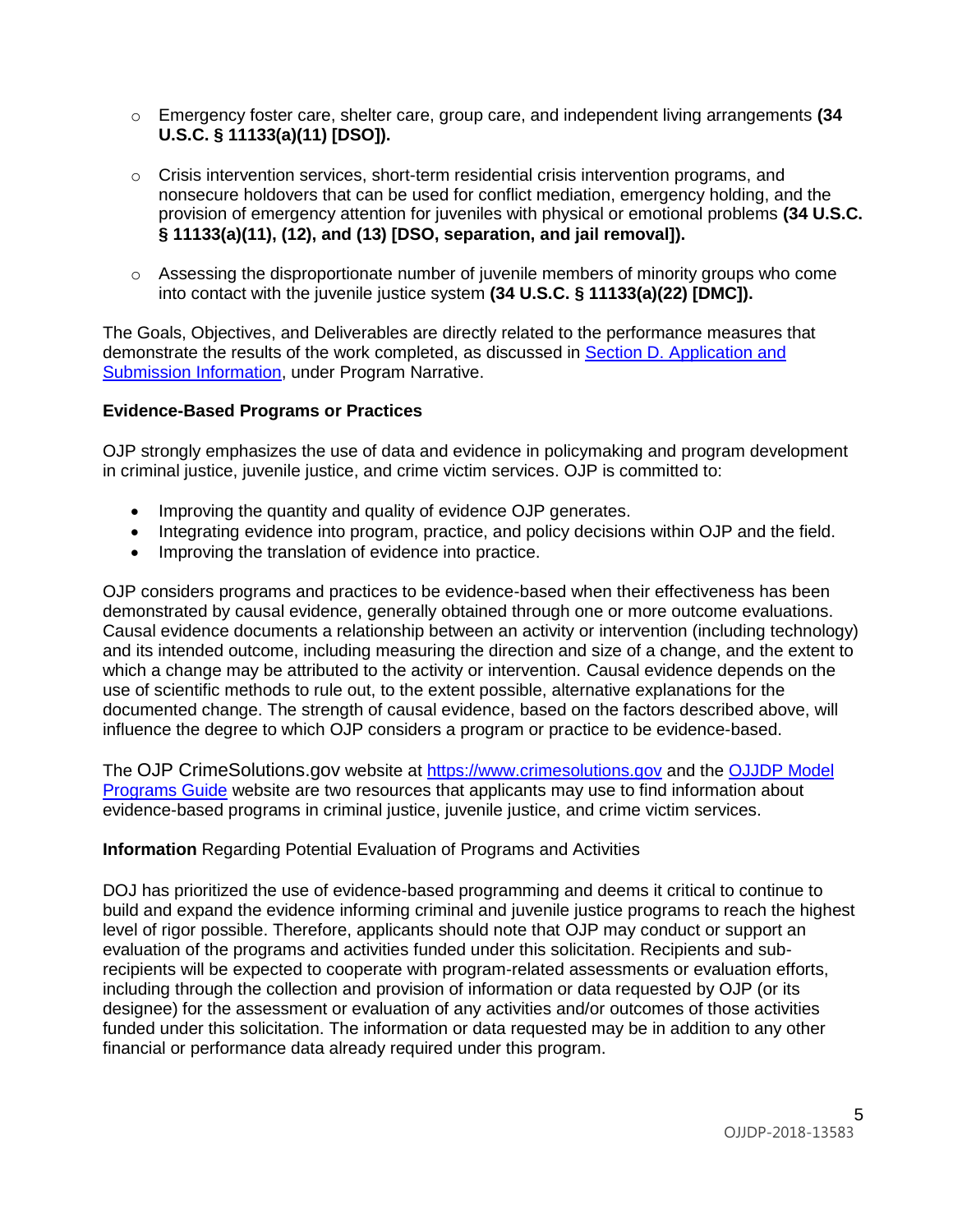# <span id="page-5-0"></span>**B. Federal Award Information**

Category 1: American Samoa, Competition ID: OJJDP-2018-14320. OJJDP expects to make one award of up to \$75,000 using funds from the FY 2017 Title II allocation. OJJDP expects to make the award for a 36-month period of performance, to begin on January 1, 2019.

Category 2: Connecticut, Competition ID: OJJDP-2018-14321. Information about each state's exact FY 2018 allocation will be available online **[here.](https://www.ojjdp.gov/programs/TitleIIAllocations-grantawards.html)** OJJDP expects to make one award. For planning purposes, please use the FY 2017 award amount of \$401,731. OJJDP expects to make the award for a 36-month period of performance, to begin on January 1, 2019.

Category 3: Nebraska, Competition ID: OJJDP-2018-14322. Information about each state's exact FY 2018 allocation will be available online **[here.](https://www.ojjdp.gov/programs/TitleIIAllocations-grantawards.html)** OJJDP expects to make one award. For planning purposes, please use the FY 2017 award amount of \$400,000. OJJDP expects to make the award for a 36-month period of performance, to begin on January 1, 2019.

Category 4: Wyoming, Competition ID: OJJDP-2018-14702. Information about each state's exact FY 2018 allocation will be available online **[here.](https://www.ojjdp.gov/programs/TitleIIAllocations-grantawards.html)** OJJDP expects to make one award. For planning purposes, please use the FY 2017 award amount of \$380,000. OJJDP expects to make the award for a 36-month period of performance, to begin on January 1, 2019.

All awards under Categories 1, 2, 3 and 4 are subject to the availability of appropriated funds and to any modifications or additional requirements that may be imposed by law.

### <span id="page-5-1"></span>**Type of Award**

OJJDP expects to make any award under this solicitation in the form of a cooperative agreement, which is a type of award that provides for OJP to have substantial involvement in carrying out award activities. See [Administrative, National Policy, and Other Legal Requirements,](#page-25-0) under [Section F.](#page-25-0)  [Federal Award Administration Information,](#page-25-0) for a brief discussion of what may constitute substantial federal involvement.

### <span id="page-5-2"></span>**Financial Management and System of Internal Controls**

Award recipients and subrecipients (including recipients or subrecipients that are pass-through entities<sup>2</sup>) must, as described in the Part 200 Uniform Requirements<sup>3</sup> as set out at 2 C.F.R. 200.303:

(a) Establish and maintain effective internal control over the Federal award that provides reasonable assurance that [the recipient (and any subrecipient)] is managing the Federal award in compliance with Federal statutes, regulations, and the terms and conditions of the Federal award. These internal controls should be in compliance with guidance in "Standards for Internal Control in the Federal Government" issued by the Comptroller General of the United States and the "Internal Control Integrated

 $2$  For purposes of this solicitation, the phrase "pass-through entity" includes any recipient or subrecipient that provides a subaward ("subgrant") to a subrecipient (subgrantee) to carry out part of the funded award or program. Additional information on proposed subawards is listed unde[r What an Application Should Include,](#page-8-3) Section D of this solicitation. <sup>3</sup> The "Part 200 Uniform Requirements" means the DOJ regulation at 2 C.F.R. Part 2800, which adopts (with certain modifications) the provisions of 2 C.F.R. Part 200.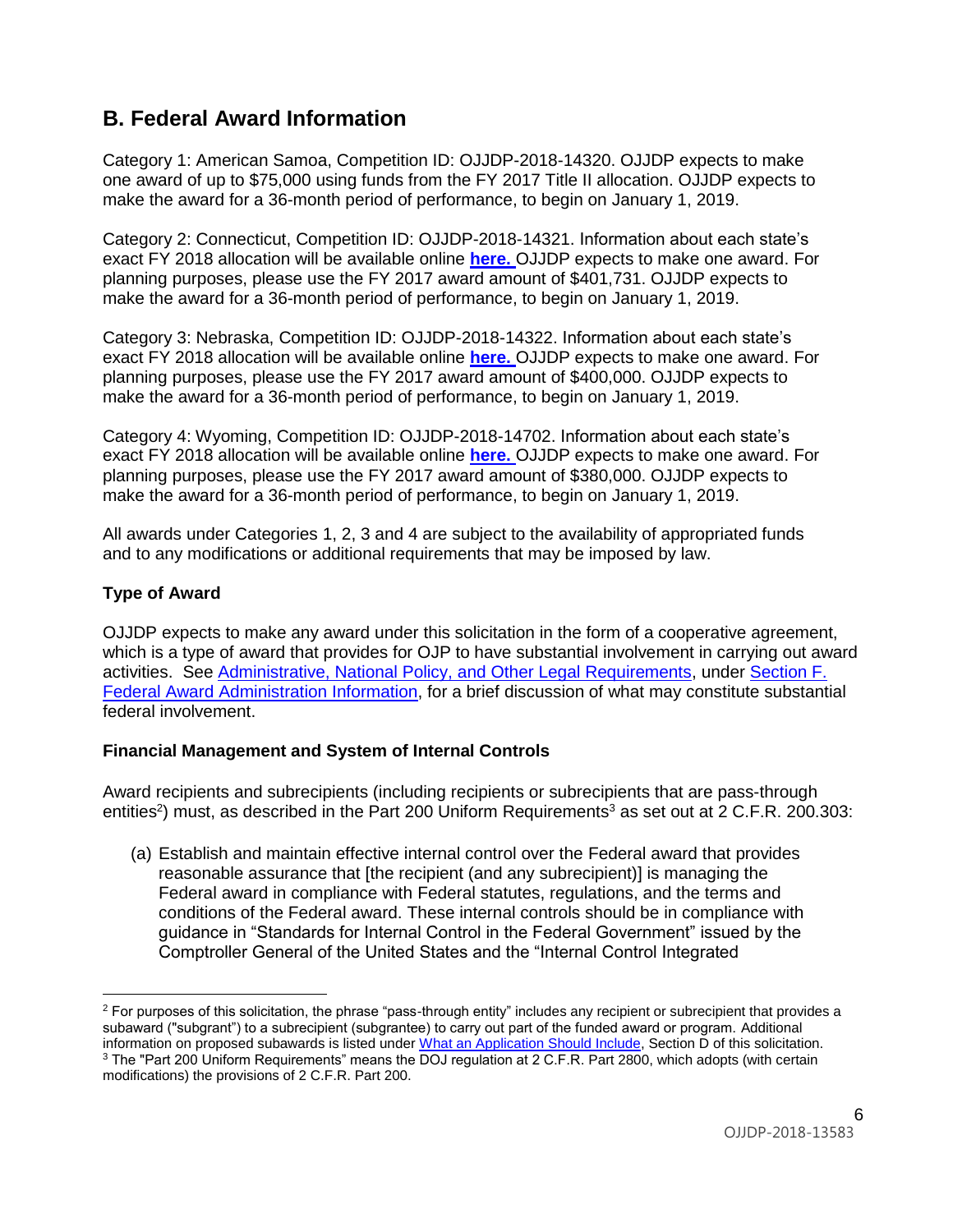Framework", issued by the Committee of Sponsoring Organizations of the Treadway Commission (COSO).

- (b) Comply with Federal statutes, regulations, and the terms and conditions of the Federal awards.
- (c) Evaluate and monitor [the recipient's (and any subrecipient's)] compliance with statutes, regulations, and the terms and conditions of Federal awards.
- (d) Take prompt action when instances of noncompliance are identified including noncompliance identified in audit findings.
- (e) Take reasonable measures to safeguard protected personally identifiable information and other information the Federal awarding agency or pass-through entity designates as sensitive or [the recipient (or any subrecipient)] considers sensitive consistent with applicable Federal, state, local, and tribal laws regarding privacy and obligations of confidentiality.

To help ensure that applicants understand the applicable administrative requirements and cost principles, OJP encourages prospective applicants to enroll, at no charge, in the DOJ Grants Financial Management Online Training, available at [https://ojpfgm.webfirst.com/.](https://ojpfgm.webfirst.com/) (This training is required for all OJP award recipients.)

Also, applicants should be aware that OJP collects information from applicants on their financial management and systems of internal controls (among other information), which is used to make award decisions. Under [Section D. Application and Submission Information,](#page-8-0) applicants may access and review a questionnaire – the [OJP Financial Management and System of Internal Controls](https://ojp.gov/funding/Apply/Resources/FinancialCapability.pdf)  [Questionnaire](https://ojp.gov/funding/Apply/Resources/FinancialCapability.pdf) – that OJP requires **all** applicants (other than an individual applying in his/her personal capacity) to download, complete, and submit as part of the application.

### <span id="page-6-0"></span>**Budget Information**

### <span id="page-6-1"></span>**Cost Sharing or Matching Requirement**

This solicitation does not require a match. However, if a successful application proposes a voluntary match amount, and OJP approves the budget, the total match amount incorporated into the approved budget becomes mandatory and subject to audit.

For additional information on cost sharing and match, see the DOJ Grants Financial Guide at <https://ojp.gov/financialguide/DOJ/PostawardRequirements/chapter3.3b.htm>.

#### <span id="page-6-2"></span>**Preagreement Costs (also known as Preaward Costs)**

Preagreement costs are costs incurred by the applicant prior to the start date of the period of performance of the federal award.

OJP does **not** typically approve preagreement costs; an applicant must request and obtain the prior written approval of OJP for all such costs. All such costs incurred prior to award and prior to approval of the costs are incurred at the sole risk of the applicant. (Generally, no applicant should incur project costs *before* submitting an application requesting federal funding for those costs.) Should there be extenuating circumstances that make it appropriate for OJP to consider approving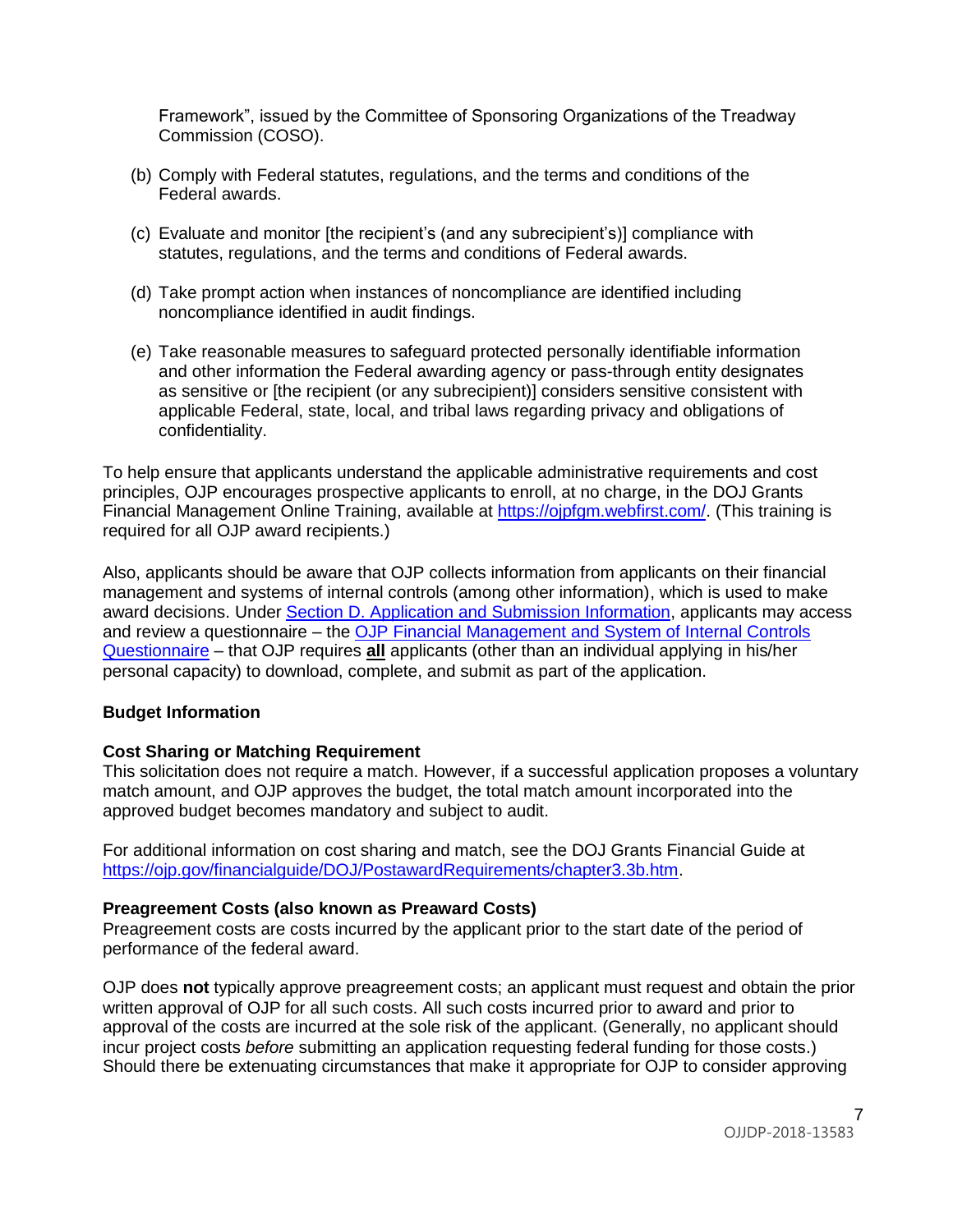preagreement costs, the applicant may contact the point of contact listed on the title page of this solicitation for the requirements concerning written requests for approval. If approved in advance by OJP, award funds may be used for preagreement costs, consistent with the recipient's approved budget and applicable cost principles. See the section on Costs Requiring Prior Approval in the DOJ Grants Financial Guide at<https://ojp.gov/financialguide/DOJ/index.htm> for more information.

### <span id="page-7-0"></span>**Limitation on Use of Award Funds for Employee Compensation; Waiver**

With respect to any award of more than \$250,000 made under this solicitation, a recipient may not use federal funds to pay total cash compensation (salary plus cash bonuses) to any employee of the recipient at a rate that exceeds 110 percent of the maximum annual salary payable to a member of the federal government's Senior Executive Service (SES) at an agency with a Certified SES Performance Appraisal System for that year.<sup>4</sup> The 2018 salary table for SES employees is available on the Office of Personnel Management website at [https://www.opm.gov/policy-data-oversight/pay](https://www.opm.gov/policy-data-oversight/pay-leave/salaries-wages/salary-tables/18Tables/exec/html/ES.aspx)[leave/salaries-wages/salary-tables/18Tables/exec/html/ES.aspx.](https://www.opm.gov/policy-data-oversight/pay-leave/salaries-wages/salary-tables/18Tables/exec/html/ES.aspx) Note: A recipient may compensate an employee at a greater rate, provided the amount in excess of this compensation limitation is paid with nonfederal funds. (Nonfederal funds used for any such additional compensation will not be considered matching funds, where match requirements apply.) If only a portion of an employee's time is charged to an OJP award, the maximum allowable compensation is equal to the percentage of time worked times the maximum salary limitation.

The Assistant Attorney General for OJP may exercise discretion to waive, on an individual basis, this limitation on compensation rates allowable under an award. An applicant that requests a waiver should include a detailed justification in the budget narrative of its application. An applicant that does not submit a waiver request and justification with its application should anticipate that OJP will require the applicant to adjust and resubmit the budget.

The justification should address—in the context of the work the individual would do under the award—the particular qualifications and expertise of the individual, the uniqueness of a service the individual will provide, the individual's specific knowledge of the proposed program or project, and a statement that explains whether and how the individual's salary under the award would be commensurate with the regular and customary rate for an individual with his/her qualifications and expertise, and for the work he/she would do under the award.

### <span id="page-7-1"></span>**Prior Approval, Planning, and Reporting of Conference/Meeting/Training Costs**

OJP strongly encourages every applicant that proposes to use award funds for any conference-, meeting-, or training-related activity (or similar event) to review carefully—before submitting an application—the OJP and DOJ policy and guidance on approval, planning, and reporting of such events, available at

[https://www.ojp.gov/financialguide/DOJ/PostawardRequirements/chapter3.10a.htm.](https://www.ojp.gov/financialguide/DOJ/PostawardRequirements/chapter3.10a.htm) OJP policy and guidance (1) encourage minimization of conference, meeting, and training costs; (2) require prior written approval (which may affect project timelines) of most conference, meeting, and training costs for cooperative agreement recipients, as well as some conference, meeting, and training costs for grant recipients; and (3) set cost limits, which include a general prohibition of all food and beverage costs.

<span id="page-7-2"></span><sup>4</sup> OJP does not apply this limitation on the use of award funds to the nonprofit organizations listed in Appendix VIII to 2 C.F.R. Part 200.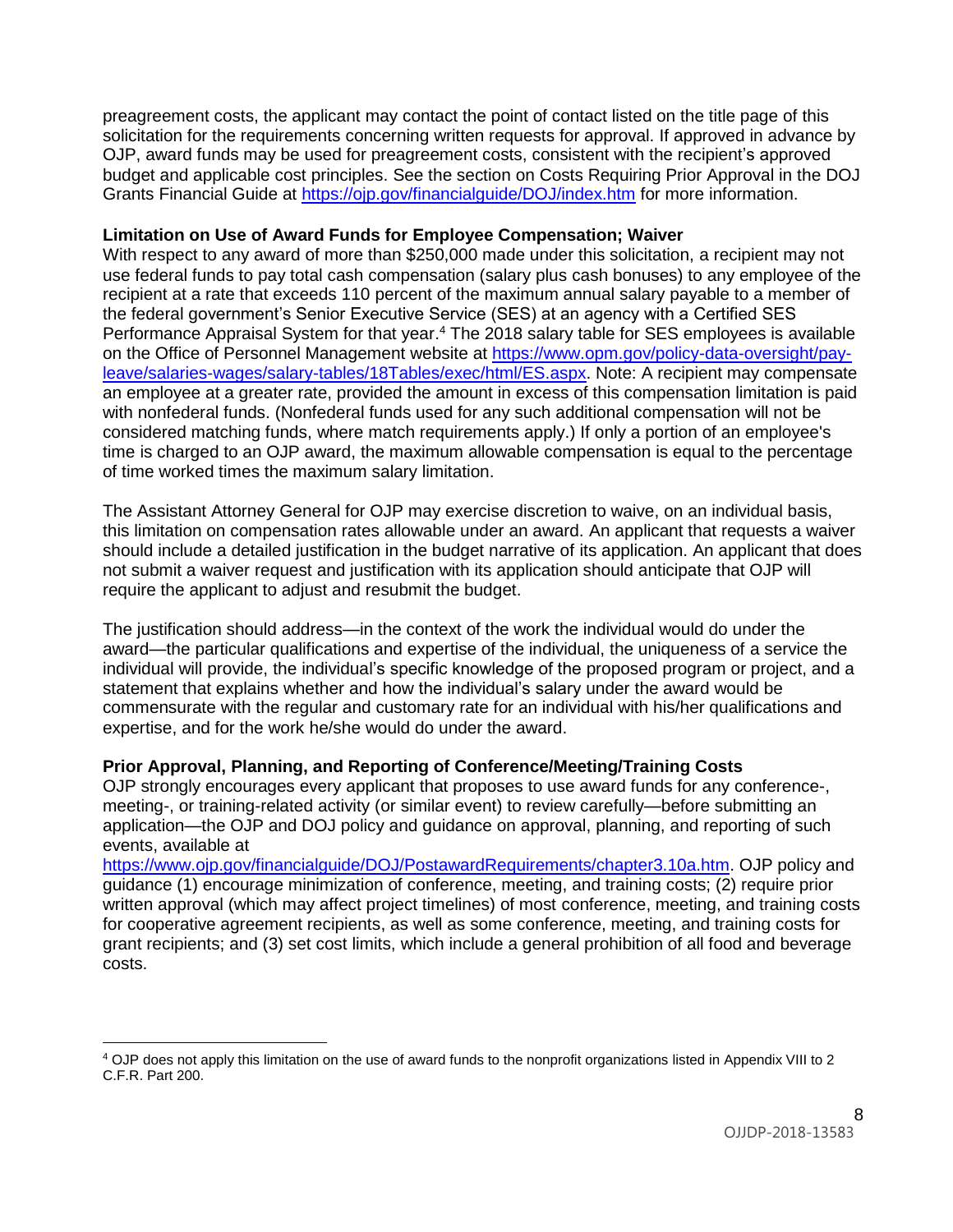### **Costs Associated With Language Assistance (if applicable)**

If an applicant proposes a program or activity that would deliver services or benefits to individuals, the costs of taking reasonable steps to provide meaningful access to those services or benefits for individuals with limited English proficiency may be allowable. Reasonable steps to provide meaningful access to services or benefits may include interpretation or translation services, where appropriate.

For additional information, see the "Civil Rights Compliance" section under ["Overview of Legal](https://ojp.gov/funding/Explore/LegalOverview/index.htm)  [Requirements Generally Applicable to OJP Grants and Cooperative Agreements -](https://ojp.gov/funding/Explore/LegalOverview/index.htm) FY 2018 Awards" in the OJP Funding Resource Center at<https://ojp.gov/funding/index.htm>.

## <span id="page-8-1"></span>**C. Eligibility Information**

For eligibility information, see the title page.

<span id="page-8-0"></span>For information on cost sharing or match requirements, see Section [B. Federal Award Information.](#page-5-0)

## <span id="page-8-2"></span>**D. Application and Submission Information**

### <span id="page-8-3"></span>**What an Application Should Include**

This section describes in detail what an application should include. An applicant should anticipate that if it fails to submit an application that contains all of the specified elements, it may negatively affect the review of its application; and, should a decision be made to make an award, it may result in the inclusion of award conditions that preclude the recipient from accessing or using award funds until the recipient satisfies the conditions and OJP makes the funds available.

Moreover, an applicant should anticipate that an application that OJP determines is nonresponsive to the scope of the solicitation, including the funding limit, or that OJP determines does not include the application elements that OJJDP has designated to be critical, will neither proceed to peer review nor receive further consideration. For this solicitation, OJJDP has designated the following application elements as critical: Program Narrative, Budget Detail Worksheet, and Budget Narrative.

**NOTE:** OJP has combined the Budget Detail Worksheet and Budget Narrative in a single document collectively referred to as the Budget Detail Worksheet. See "Budget Information and Associated Documentation" below for more information about the Budget Detail Worksheet and where it can be accessed.

*OJP strongly recommends that applicants use appropriately descriptive file names (e.g*.*, "Program Narrative," "Budget Detail Worksheet," "Timelines," "Memoranda of Understanding," "Résumés") for all attachments. Also, OJP recommends that applicants include résumés in a single file.*

Please review the "Note on File Names and File Types" under [How To Apply](#page-19-0) to be sure applications are submitted in permitted formats.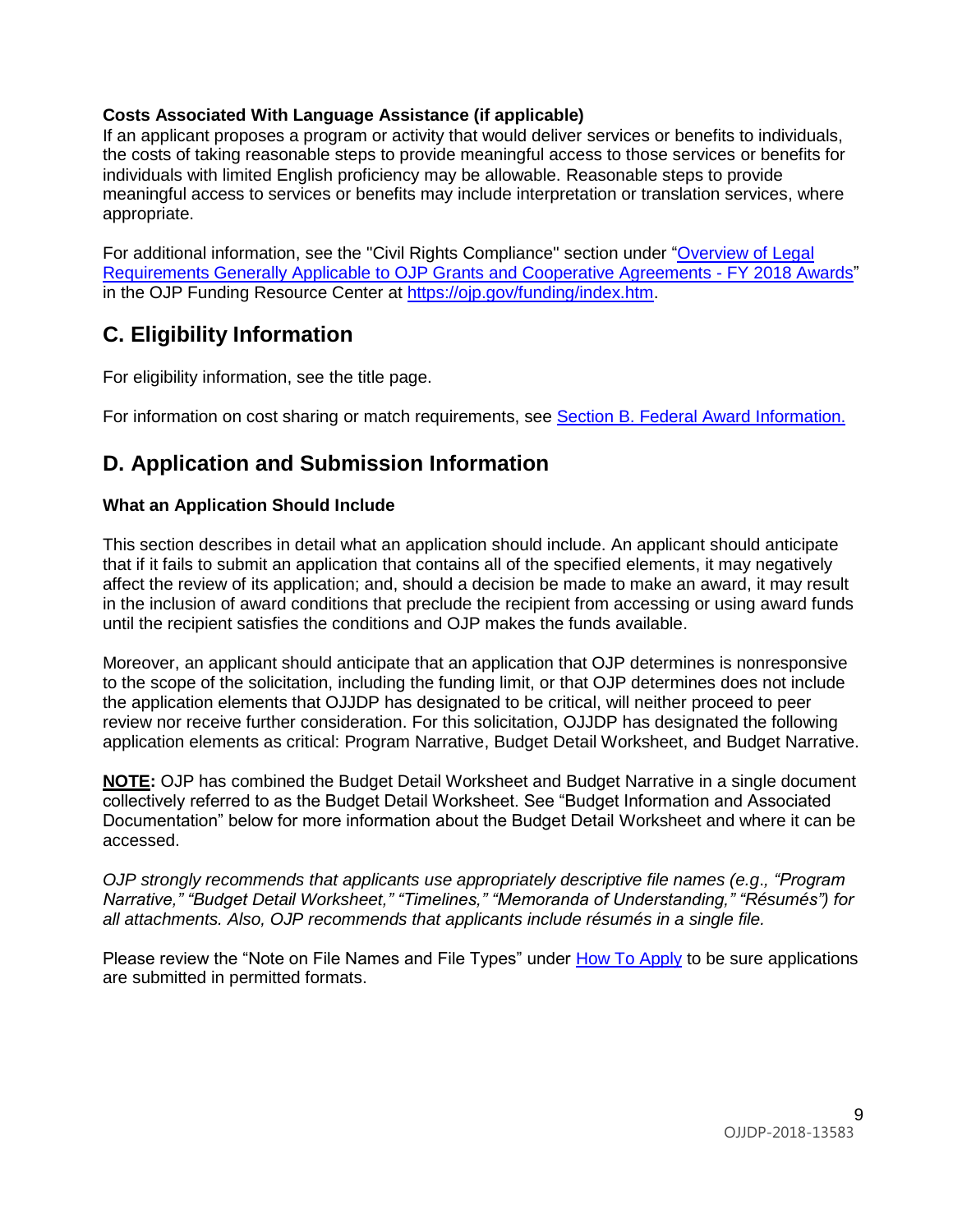### **1. Information To Complete the Application for Federal Assistance (SF-424)**

The SF-424 is a required standard form used as a cover sheet for submission of preapplications, applications, and related information. Grants.gov and the OJP Grants Management System (GMS) take information from the applicant's profile to populate the fields on this form. When selecting "type of applicant," if the applicant is a for-profit entity, select "For-Profit Organization" or "Small Business" (as applicable).

To avoid processing delays, an applicant must include an accurate legal name on its SF-424. On the SF-424, current OJP award recipients, when completing the field for "Legal Name" (box 8a), should use the same legal name that appears on the prior year award document (which is also the legal name stored in OJP's financial system). Also, current recipients should enter the Employer Identification Number (EIN) in box 8b exactly as it appears on the prior year award document. An applicant with a current, active award(s) must ensure that its GMS profile is current. If the profile is not current, the applicant should submit a Grant Adjustment Notice (GAN) updating the information on its GMS profile prior to applying under this solicitation.

A new applicant entity should enter its official legal name in box 8a, its address in box 8d, its EIN in box 8b, and its Data Universal Numbering System (DUNS) number in box 8c of the SF-424. A new applicant entity should attach official legal documents to its application (e.g., articles of incorporation, 501(c)(3) status documentation, organizational letterhead) to confirm the legal name, address, and EIN entered into the SF-424. OJP will use the System for Award Management (SAM) to confirm the legal name and DUNS number entered in the SF-424; therefore, an applicant should ensure that the information entered in the SF-424 matches its current registration in SAM. See the [How to Apply](#page-19-0) section for more information on SAM and DUNS numbers.

**Intergovernmental Review:** This solicitation ("funding opportunity") **is** subject to [Executive](https://www.archives.gov/federal-register/codification/executive-order/12372.html)  [Order 12372.](https://www.archives.gov/federal-register/codification/executive-order/12372.html) An applicant may find the names and addresses of State Single Points of Contact (SPOCs) at the following website: [https://www.whitehouse.gov/wp](https://www.whitehouse.gov/wp-content/uploads/2017/11/Intergovernmental_-Review-_SPOC_01_2018_OFFM.pdf)content/uploads/2017/11/Intergovernmental -Review-\_SPOC\_01\_2018\_OFFM.pdf. If the state appears on the SPOC list, the applicant must contact the state SPOC to find out about, and comply with, the state's process under E.O. 12372. In completing the SF-424, an applicant whose state appears on the SPOC list is to make the appropriate selection in response to question 19 once the applicant has complied with its state E.O. 12372 process. (An applicant whose state does not appear on the SPOC list should answer question 19 by selecting the response that the: "Program is subject to E.O. 12372 but has not been selected by the state for review.")

### **2. Project Abstract**

Applications should include a high-quality project abstract that summarizes the proposed project in 400 words or less. Project abstracts should be—

- Written for a general public audience.
- Submitted as a separate attachment with "Project Abstract" as part of its file name.
- Single-spaced, using a standard 12-point font (such as Times New Roman) with 1-inch margins.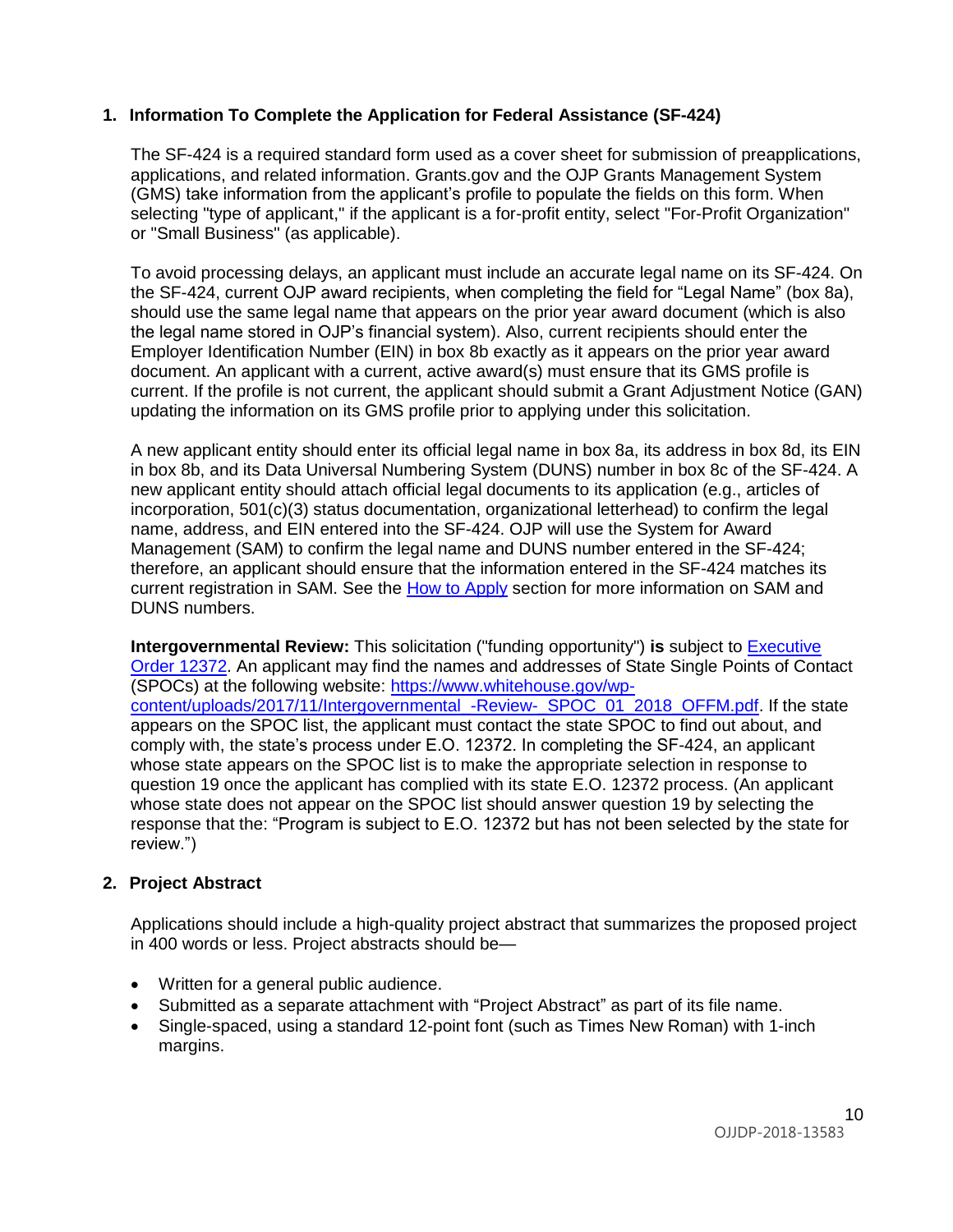The abstract should briefly describe the project's purpose, the population to be served, and the activities that the applicant will implement to achieve the project's goals and objectives. The abstract should describe how the applicant will measure progress toward these goals. All project abstracts should follow the detailed template available at

ojp.gov/funding/Apply/Resources/ProjectAbstractTemplate.pdf.

As a separate attachment, the project abstract will **not** count against the page limit for the program narrative.

### **3. Program Narrative**

Applicants must submit a program narrative that presents a detailed description of the purpose, goals, objectives, strategies, design, and management of the proposed program. The program narrative should be double-spaced with 1-inch margins, not exceeding 30 pages of 8½ by 11 inches, and use a standard 12-point font, preferably Times New Roman. Pages should be numbered "1 of 30," etc. The tables, charts, pictures, etc., including all captions, legends, keys, subtext, etc., may be single-spaced and will count in the 30-page limit. Material required under the Budget and Budget Narrative and Additional Attachments sections will not count toward the program narrative page count. Applicants may provide bibliographical references as a separate attachment that will not count toward the 30-page program narrative limit. If the program narrative fails to comply with these length-related restrictions, OJJDP may consider such noncompliance in peer review and in final award decisions.

The program narrative should address the following selection criteria: (1) description of the issue; (2) goals, objectives, and performance measures; (3) program design and implementation; and (4) capabilities/competencies. The applicant should clearly delineate the connections between and among each of these sections. For example, the applicant should derive the goals and objectives directly from the problems to be addressed. Similarly, the project design section should clearly explain how the program's structure and activities will accomplish the goals and objectives identified in the previous section.

The following sections should be included as part of the program narrative:<sup>5</sup>

**a. Description of the Issue.** Applicants should briefly describe the nature and scope of the problem that the program will address. The applicant should use data to provide evidence that the problem exists, demonstrate the size and scope of the problem, and document the effects of the problem on the target population and the larger community. Any data or research referenced in the narrative should include information about the source of the data and/or a citation. Applicants should describe the target population and any previous or current attempts to address the problem.

Applicants should describe any research or evaluation studies that relate to the problem and contribute to their understanding of its causes and potential solutions. While OJJDP expects applicants to review the research literature for relevant studies, they should also explore whether unpublished local sources of research or evaluation data are available.

<sup>5</sup> For information on subawards (including the details on proposed subawards that should be included in the application), see "Budget and Associated Documentation" under [Section D. Application and Submission Information](#page-8-0).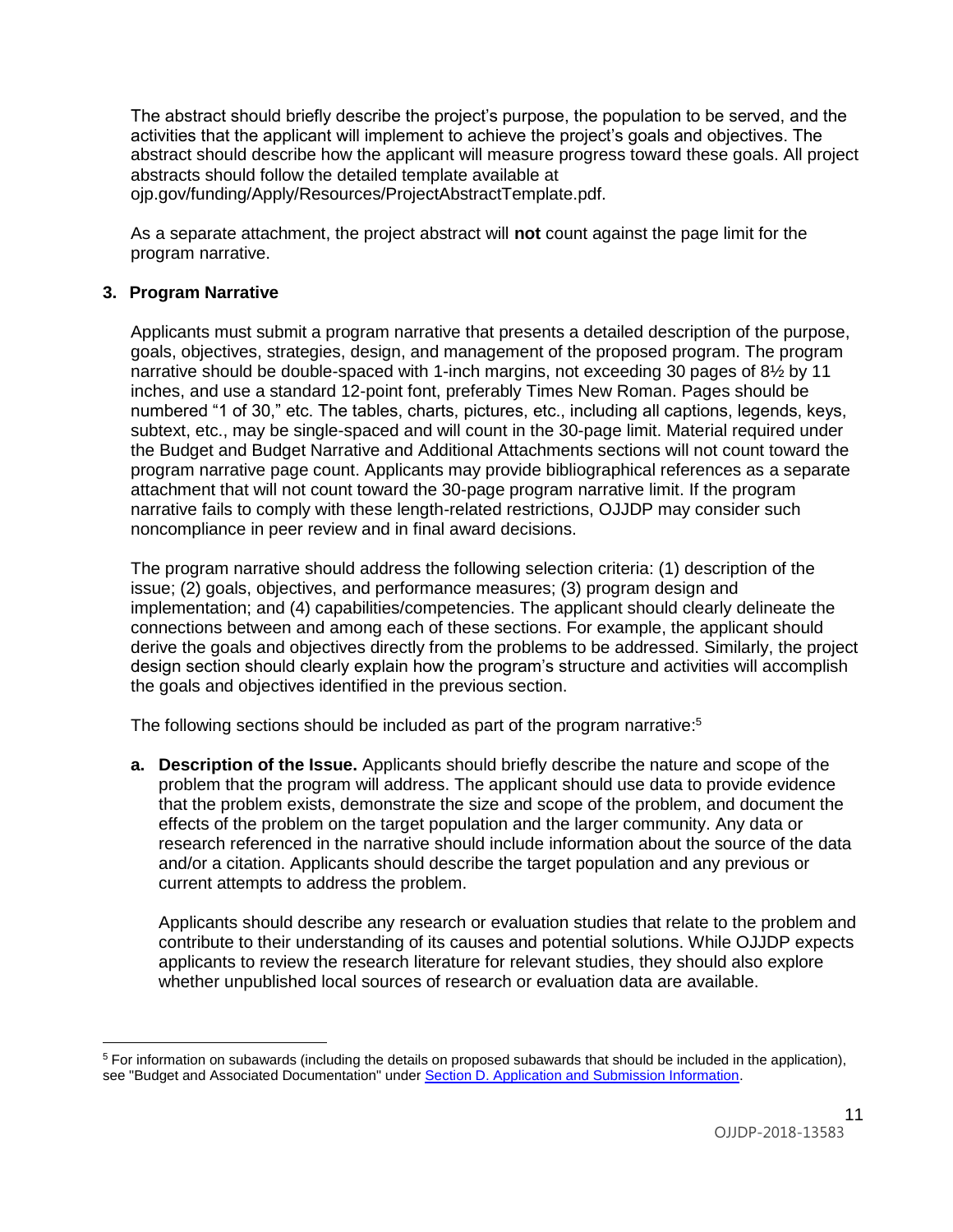**b. Goals, Objectives, and Performance Measures.** Applicants should describe the goals of the proposed program and identify its objectives. When formulating the program's goals and objectives, applicants should be cognizant of the performance measures that OJJDP will require successful applicants to provide.

**Goals.** Applicants should describe the program's intent to change, reduce, or eliminate the problem noted in the previous section and outline the project's goals.

**Program Objectives.** Applicants should explain how the program will accomplish its goals. Objectives are specific, quantifiable statements of the project's desired results. Provide goals and objectives that will guide the applicant's efforts to support compliance with the core requirements as outlined under Project-Specific Information. They should be clearly linked to the problem identified in the preceding section and measurable. (An example of a measurable objective is an increase in the number of DMC training events conducted.)

**Performance Measures.** OJP will require each successful applicant to submit regular performance data that demonstrate the results of the work carried out under the award (see ["General Information About Post-Federal Award Reporting Requirements"](#page-27-0) in [Section F.](#page-25-0)  [Federal Award Administration Information\)](#page-25-0). The performance data directly relate to the goals, objectives, and deliverables identified under "Goals, Objectives, and Deliverables" in [Section](#page-3-0)  [A. Program Description](#page-3-0).

Applicants should visit OJP's performance measurement page at [www.ojp.gov/performance](https://www.ojp.gov/performance) for an overview of performance measurement activities at OJP.

Possible performance measures for this solicitation are listed in [Appendix A: Performance](#page-29-0)  [Measures Table.](#page-29-0) However, OJJDP will work with the grantee upon award to identify appropriate performance measures that will demonstrate progress and outcomes.

The application should demonstrate the applicant's understanding of the performance data reporting requirements for this grant program and detail how the applicant will gather the required data should it receive funding.

Please note that applicants are **not** required to submit performance data with the application. Performance measures information is included as an alert that successful applicants will be required to submit performance data as part of the reporting requirements under an award.

OJJDP will require award recipients to submit semiannual performance metrics of relevant data through the discretionary module of the [Data Reporting Tool](https://www.ojjdp-dctat.org/).

**c. Project Design and Implementation.** Applicants should detail how the project will operate throughout the funding period and describe the strategies that they will use to achieve the goals and objectives identified in the previous section. Applicants should describe how they will complete the deliverables stated in the Goals, Objectives, and Deliverables section on page 4. OJJDP encourages applicants to select evidence-based practices for their programs.

This section should also include details regarding any leveraged resources (cash or in-kind) from local sources to support the project and discuss plans for sustainability beyond the grant period.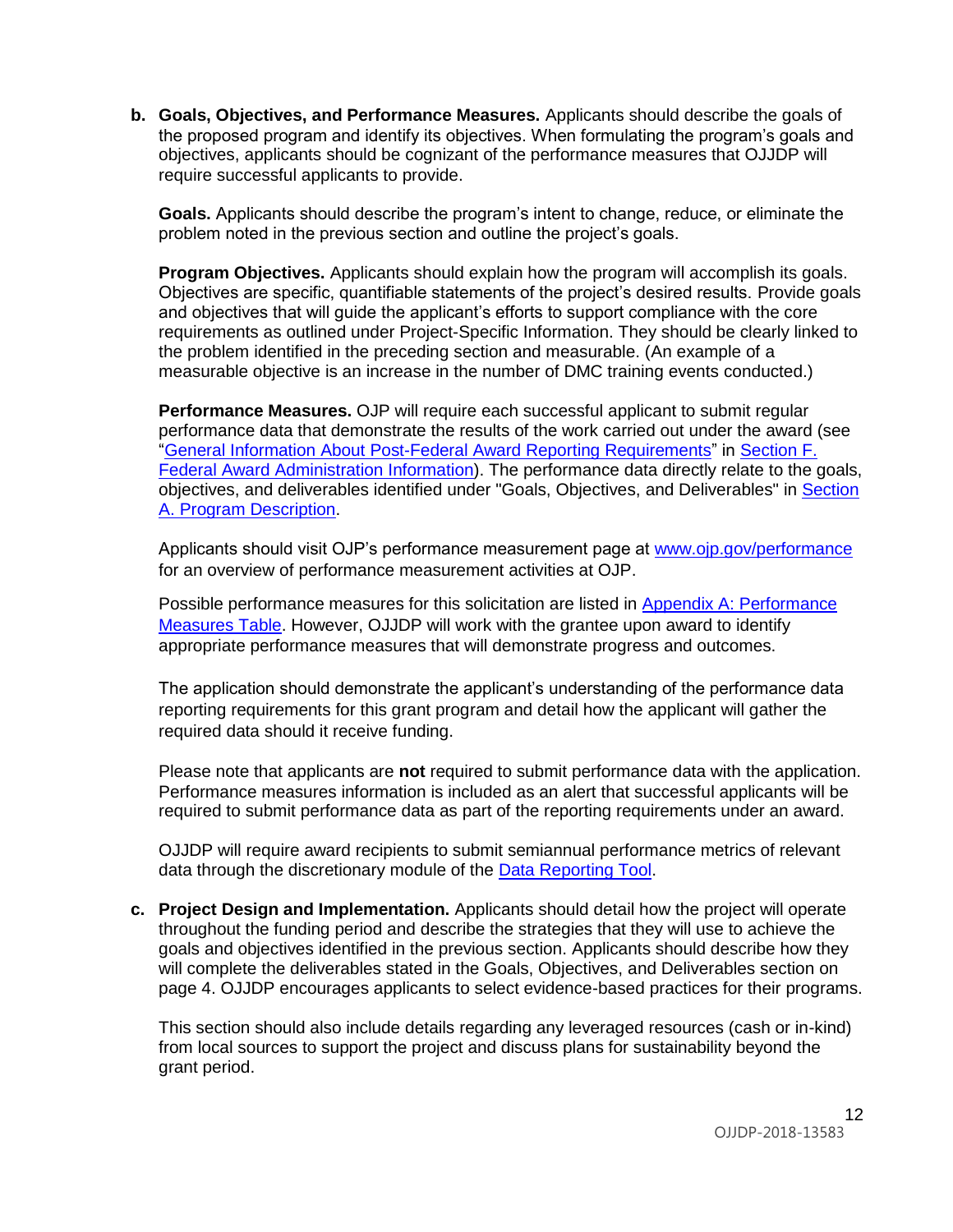**Logic Model.** Applicants should include a logic model that graphically illustrates how the performance measures are related to the project's problems, goals, objectives, and design. See sample logic models [here.](https://www.ojjdp.gov/grantees/pm/logic_models.html) Applicants should submit the logic model as a separate attachment, as stipulated in Additional Attachments, page 19.

**Timeline.** Applicants should submit a realistic timeline or milestone chart that indicates major tasks associated with the goals and objectives of the project, assigns responsibility for each, and plots completion of each task by month or quarter for the duration of the award, using "Year 1," "Month 1," "Quarter 1," etc., not calendar dates (see "Sample Project Timelines" [here](https://www.ojjdp.gov/grantees/timelines.html)).

Applicants should submit the timeline as a separate attachment, as stipulated in Additional Attachments, page 19. On receipt of an award, the recipient may revise the timeline, based on training and technical assistance that OJJDP will provide.

- **d. Capabilities and Competencies.** This section should describe the experience and capability of the applicant organization and any contractors or subgrantees that the applicant will use to implement and manage this effort and its associated federal funding, highlighting any previous experience implementing projects of similar design or magnitude. Applicants should highlight their experience/capability/capacity to manage subawards, including details on their system for fiscal accountability. Management and staffing patterns should be clearly connected to the project design described in the previous section. Applicants should describe the roles and responsibilities of project staff and explain the program's organizational structure and operations. Applicants should include a copy of an organizational chart showing how the organization operates, including who manages the finances; how the organization manages subawards, if there are any; and the management of the project proposed for funding.
- **e. Letters of Support/Memoranda of Understanding.** If submitting a joint application, as described under Eligibility, page 1, applicants should provide signed and dated letters of support or memoranda of understanding for all key partners that include the following:
	- Expression of support for the program and a statement of willingness to participate and collaborate with it.
	- Description of the partner's current role and responsibilities in the planning process and expected responsibilities when the program is operational.
	- Estimate of the percentage of time that the partner will devote to the planning and operation of the project.

Letters of support may be addressed to the OJJDP Administrator. Only letters of support that are submitted by the due date and with the full application will be considered during the review process.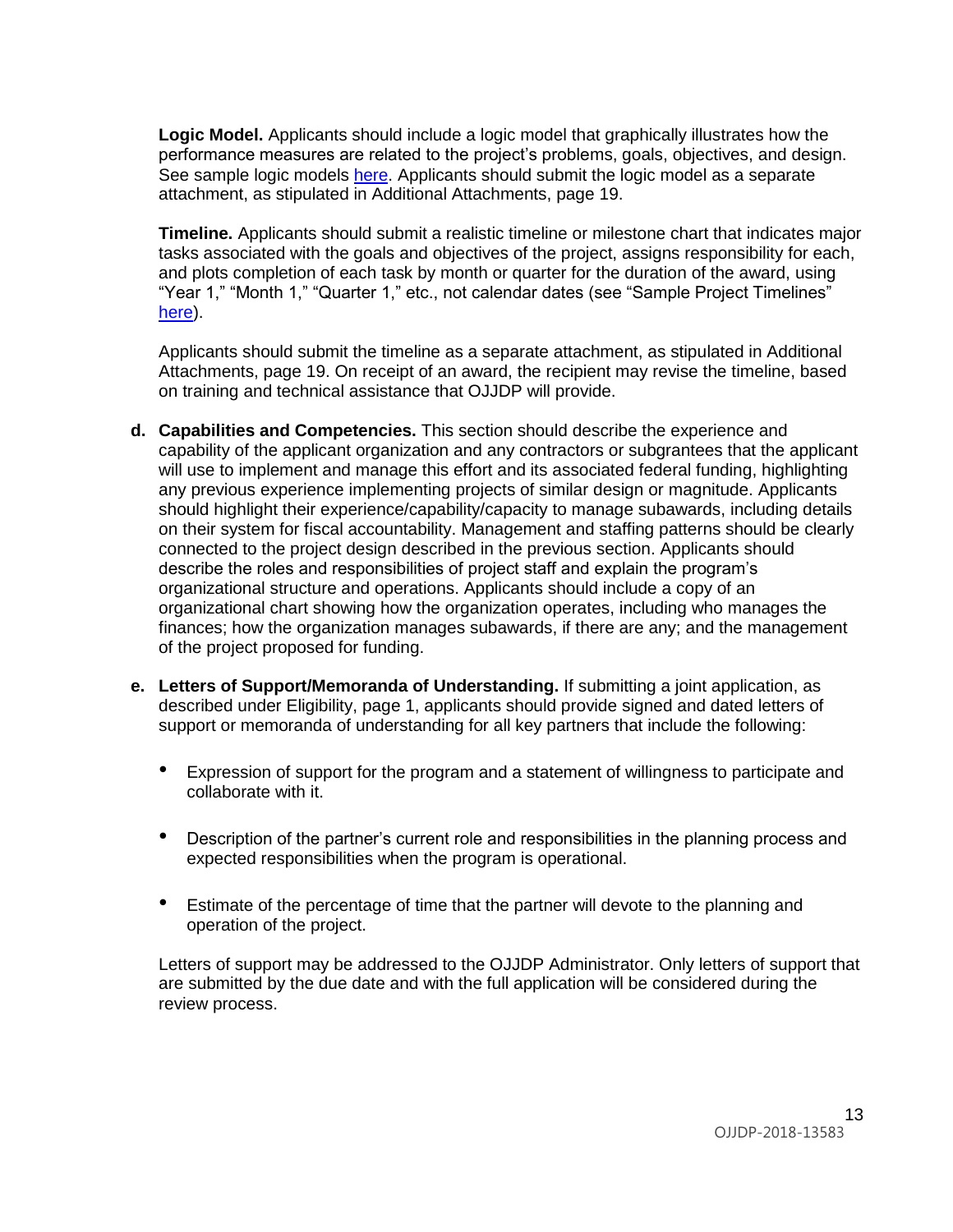### **Note on Project Evaluations**

An applicant that proposes to use award funds through this solicitation to conduct project evaluations should be aware that certain project evaluations (such as systematic investigations designed to develop or contribute to generalizable knowledge) may constitute "research" for purposes of applicable DOJ human subjects protection regulations. However, project evaluations that are intended only to generate internal improvements to a program or service, or are conducted only to meet OJP's performance measure data reporting requirements, likely do not constitute "research." Each applicant should provide sufficient information for OJP to determine whether the particular project it proposes would either intentionally or unintentionally collect and/or use information in such a way that it meets the DOJ definition of research that appears at 28 C.F.R. Part 46 ("Protection of Human Subjects").

"Research," for purposes of human subjects protection for OJP-funded programs, is defined as "a systematic investigation, including research development, testing and evaluation, designed to develop or contribute to generalizable knowledge." 28 C.F.R. 46.102(d).

For additional information on determining whether a proposed activity would constitute research for purposes of human subjects protection, applicants should consult the decision tree in the "Research and the protection of human subjects" section of the ["Requirements related to](https://ojp.gov/funding/Explore/SolicitationRequirements/EvidenceResearchEvaluationRequirements.htm) Research" webpage of the ["Overview of Legal Requirements Generally Applicable to OJP Grants and Cooperative](https://ojp.gov/funding/Explore/LegalOverview/index.htm)  Agreements - [FY 2018 Awards,](https://ojp.gov/funding/Explore/LegalOverview/index.htm)" available through the OJP Funding Resource Center at [https://ojp.gov/funding/index.htm.](https://ojp.gov/funding/index.htm)

Every prospective applicant whose application may propose a research or statistical component also should review the "Data Privacy and Confidentiality Requirements" section on that webpage.

### **4. Budget and Associated Documentation**

The Budget Detail Worksheet and the Budget Narrative are now combined in a single document collectively referred to as the Budget Detail Worksheet. The Budget Detail Worksheet is a userfriendly, fillable, Microsoft Excel-based document designed to calculate totals. Additionally, the Excel workbook contains worksheets for multiple budget years that can be completed as necessary. **All applicants should use the Excel version when completing the proposed budget in an application, except in cases where the applicant does not have access to Microsoft Excel or experiences technical difficulties.** If an applicant does not have access to Microsoft Excel or experiences technical difficulties with the Excel version, then the applicant should use the 508-compliant accessible Adobe Portable Document Format (PDF) version.

Both versions of the Budget Detail Worksheet can be accessed at [https://ojp.gov/funding/Apply/Forms/BudgetDetailWorksheet.htm.](https://ojp.gov/funding/Apply/Forms/BudgetDetailWorksheet.htm)

### **a. Budget Detail Worksheet**

The Budget Detail Worksheet should provide the detailed computation for each budget line item, listing the total cost of each and showing how it was calculated by the applicant. For example, costs for personnel should show the annual salary rate and the percentage of time devoted to the project for each employee paid with grant funds. The Budget Detail Worksheet should present a complete itemization of all proposed costs.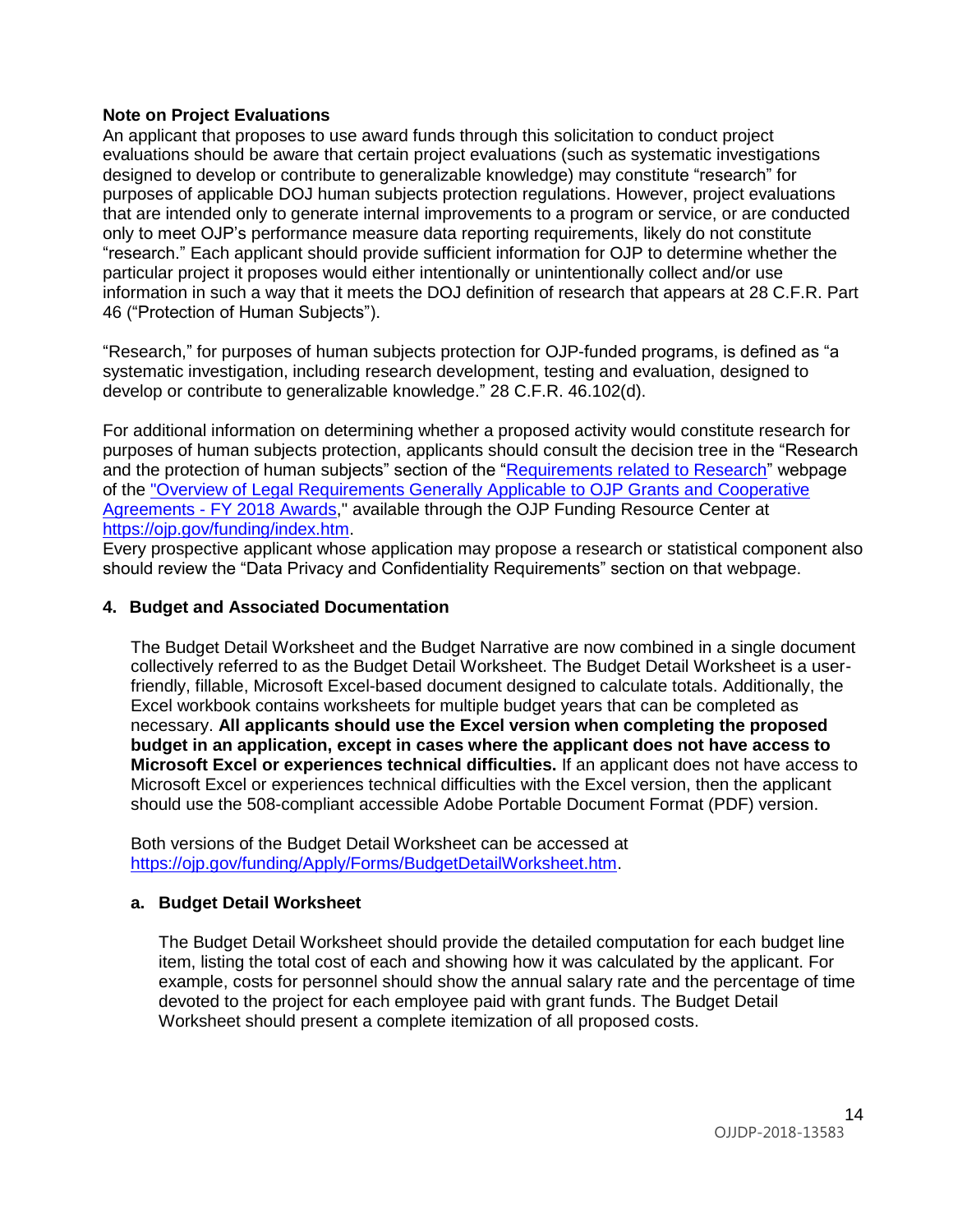For questions pertaining to budget and examples of allowable and unallowable costs, see the DOJ Grants Financial Guide at<https://ojp.gov/financialguide/DOJ/index.htm>.

#### **b. Budget Narrative**

The budget narrative should thoroughly and clearly describe every category of expense listed in the Budget Detail Worksheet. OJP expects proposed budgets to be complete, cost effective, and allowable (e.g., reasonable, allocable, and necessary for project activities).

An applicant should demonstrate in its budget narrative how it will maximize cost effectiveness of award expenditures. Budget narratives should generally describe cost effectiveness in relation to potential alternatives and the goals of the project. For example, a budget narrative should detail why planned in-person meetings are necessary, or how technology and collaboration with outside organizations could be used to reduce costs, without compromising quality.

The budget narrative should be mathematically sound and correspond clearly with the information and figures provided in the Budget Detail Worksheet. The narrative should explain how the applicant estimated and calculated all costs, and how those costs are necessary to the completion of the proposed project. The narrative may include tables for clarification purposes, but need not be in a spreadsheet format. As with the Budget Detail Worksheet, the budget narrative should describe costs by year.

### **c. Information on Proposed Subawards (if any), as well as on Proposed Procurement Contracts (if any)**

Applicants for OJP awards typically may propose to make *subawards*. Applicants also may propose to enter into procurement *contracts* under the award.

Whether an action—for federal grants administrative purposes—is a subaward or procurement contract is a critical distinction, as significantly different rules apply to subawards and procurement contracts. If a recipient enters into an agreement that is a subaward of an OJP award, specific rules apply—many of which are set by federal statutes and DOJ regulations; others by award conditions. These rules place particular responsibilities on an OJP recipient for any subawards the OJP recipient may make. The rules determine much of what the written subaward agreement itself must require or provide. The rules also determine much of what an OJP recipient must do both before and after it makes a subaward. If a recipient enters into an agreement that is a procurement contract under an OJP award, a substantially different set of federal rules applies.

OJP has developed the following guidance documents to help clarify the differences between subawards and procurement contracts under an OJP award and outline the compliance and reporting requirements for each. This information can be accessed online at [https://ojp.gov/training/training.htm](http://links.govdelivery.com/track?type=click&enid=ZWFzPTEmbXNpZD0mYXVpZD0mbWFpbGluZ2lkPTIwMTcwNzE3Ljc1OTkyNjAxJm1lc3NhZ2VpZD1NREItUFJELUJVTC0yMDE3MDcxNy43NTk5MjYwMSZkYXRhYmFzZWlkPTEwMDEmc2VyaWFsPTE3MDc5NDk3JmVtYWlsaWQ9bHVjeS5tdW5nbGVAb2pwLnVzZG9qLmdvdiZ1c2VyaWQ9bHVjeS5tdW5nbGVAb2pwLnVzZG9qLmdvdiZ0YXJnZXRpZD0mZmw9Jm12aWQ9JmV4dHJhPSYmJg==&&&100&&&https://ojp.gov/training/training.htm).

- [Subawards under OJP Awards and Procurement Contracts under Awards: A Toolkit](http://links.govdelivery.com/track?type=click&enid=ZWFzPTEmbXNpZD0mYXVpZD0mbWFpbGluZ2lkPTIwMTcwNzE3Ljc1OTkyNjAxJm1lc3NhZ2VpZD1NREItUFJELUJVTC0yMDE3MDcxNy43NTk5MjYwMSZkYXRhYmFzZWlkPTEwMDEmc2VyaWFsPTE3MDc5NDk3JmVtYWlsaWQ9bHVjeS5tdW5nbGVAb2pwLnVzZG9qLmdvdiZ1c2VyaWQ9bHVjeS5tdW5nbGVAb2pwLnVzZG9qLmdvdiZ0YXJnZXRpZD0mZmw9Jm12aWQ9JmV4dHJhPSYmJg==&&&101&&&https://ojp.gov/training/pdfs/Subaward-Procure-Toolkit-D.pdf)  [for OJP Recipients.](http://links.govdelivery.com/track?type=click&enid=ZWFzPTEmbXNpZD0mYXVpZD0mbWFpbGluZ2lkPTIwMTcwNzE3Ljc1OTkyNjAxJm1lc3NhZ2VpZD1NREItUFJELUJVTC0yMDE3MDcxNy43NTk5MjYwMSZkYXRhYmFzZWlkPTEwMDEmc2VyaWFsPTE3MDc5NDk3JmVtYWlsaWQ9bHVjeS5tdW5nbGVAb2pwLnVzZG9qLmdvdiZ1c2VyaWQ9bHVjeS5tdW5nbGVAb2pwLnVzZG9qLmdvdiZ0YXJnZXRpZD0mZmw9Jm12aWQ9JmV4dHJhPSYmJg==&&&101&&&https://ojp.gov/training/pdfs/Subaward-Procure-Toolkit-D.pdf)
- [Checklist to Determine Subrecipient or Contractor Classification.](http://links.govdelivery.com/track?type=click&enid=ZWFzPTEmbXNpZD0mYXVpZD0mbWFpbGluZ2lkPTIwMTcwNzE3Ljc1OTkyNjAxJm1lc3NhZ2VpZD1NREItUFJELUJVTC0yMDE3MDcxNy43NTk5MjYwMSZkYXRhYmFzZWlkPTEwMDEmc2VyaWFsPTE3MDc5NDk3JmVtYWlsaWQ9bHVjeS5tdW5nbGVAb2pwLnVzZG9qLmdvdiZ1c2VyaWQ9bHVjeS5tdW5nbGVAb2pwLnVzZG9qLmdvdiZ0YXJnZXRpZD0mZmw9Jm12aWQ9JmV4dHJhPSYmJg==&&&102&&&https://ojp.gov/training/pdfs/Subrecipient-Procure-cklist-B.pdf)
- [Sole Source Justification Fact Sheet and Sole Source Review Checklist.](http://links.govdelivery.com/track?type=click&enid=ZWFzPTEmbXNpZD0mYXVpZD0mbWFpbGluZ2lkPTIwMTcwNzE3Ljc1OTkyNjAxJm1lc3NhZ2VpZD1NREItUFJELUJVTC0yMDE3MDcxNy43NTk5MjYwMSZkYXRhYmFzZWlkPTEwMDEmc2VyaWFsPTE3MDc5NDk3JmVtYWlsaWQ9bHVjeS5tdW5nbGVAb2pwLnVzZG9qLmdvdiZ1c2VyaWQ9bHVjeS5tdW5nbGVAb2pwLnVzZG9qLmdvdiZ0YXJnZXRpZD0mZmw9Jm12aWQ9JmV4dHJhPSYmJg==&&&103&&&https://ojp.gov/training/pdfs/Sole-Source-FactSheet-C.pdf)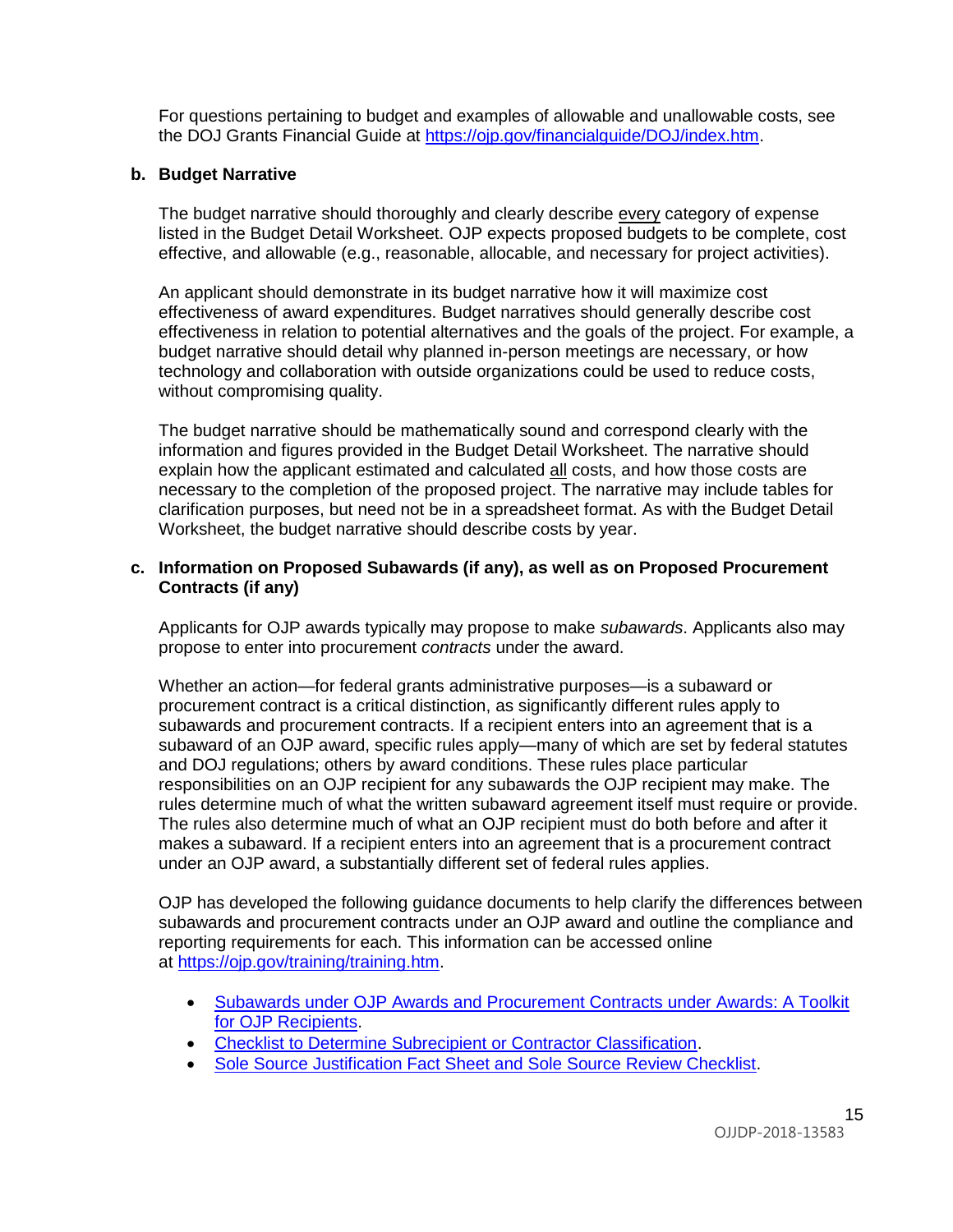In general, the central question is the relationship between what the third party will do under its agreement with the recipient and what the recipient has committed (to OJP) to do under its award to further a public purpose (e.g., services the recipient will provide, products it will develop or modify, research or evaluation it will conduct). If a third party will provide some of the services the recipient has committed (to OJP) to provide, will develop or modify all or part of a product the recipient has committed (to OJP) to develop or modify, or will conduct part of the research or evaluation the recipient has committed (to OJP) to conduct, OJP will consider the agreement with the third party a *subaward* for purposes of federal grants administrative requirements.

This will be true **even if** the recipient, for internal or other nonfederal purposes, labels or treats its agreement as a procurement, a contract, or a procurement contract. Neither the title nor the structure of an agreement determines whether the agreement—for purposes of federal grants administrative requirements—is a *subaward* or is instead a procurement *contract* under an award. The substance of the relationship should be given greater consideration than the form of agreement between the recipient and the outside entity.

#### **1. Information on proposed subawards**

A recipient of an OJP award may not make subawards ("subgrants") unless the recipient has specific federal authorization to do so. Unless an applicable statute or DOJ regulation specifically authorizes (or requires) subawards, a recipient must have authorization from OJP before it may make a subaward.

A particular subaward may be authorized by OJP because the recipient included a sufficiently detailed description and justification of the proposed subaward in the Program Narrative, Budget Detail Worksheet, and Budget Narrative as approved by OJP. If, however, a particular subaward is not authorized by federal statute or regulation, and is not approved by OJP, the recipient will be required, post-award, to request and obtain written authorization from OJP before it may make the subaward.

If an applicant proposes to make one or more subawards to carry out the federal award and program, the applicant should (1) identify (if known) the proposed subrecipient(s), (2) describe in detail what each subrecipient will do to carry out the federal award and federal program, and (3) provide a justification for the subaward(s), with details on pertinent matters such as special qualifications and areas of expertise. Pertinent information on subawards should appear not only in the Program Narrative, but also in the Budget Detail Worksheet and Budget Narrative.

#### **2. Information on proposed procurement contracts (with specific justification for proposed noncompetitive contracts over \$150,000)**

Unlike a recipient contemplating a subaward, a recipient of an OJP award generally does not need specific prior federal authorization to enter into an agreement that—for purposes of federal grants administrative requirements—is considered a procurement contract, **provided that** (1) the recipient uses its own documented procurement procedures and (2) those procedures conform to applicable federal law, including the Procurement Standards of the (DOJ) Part 200 Uniform Requirements (as set out at 2 C.F.R. 200.317–200.326). The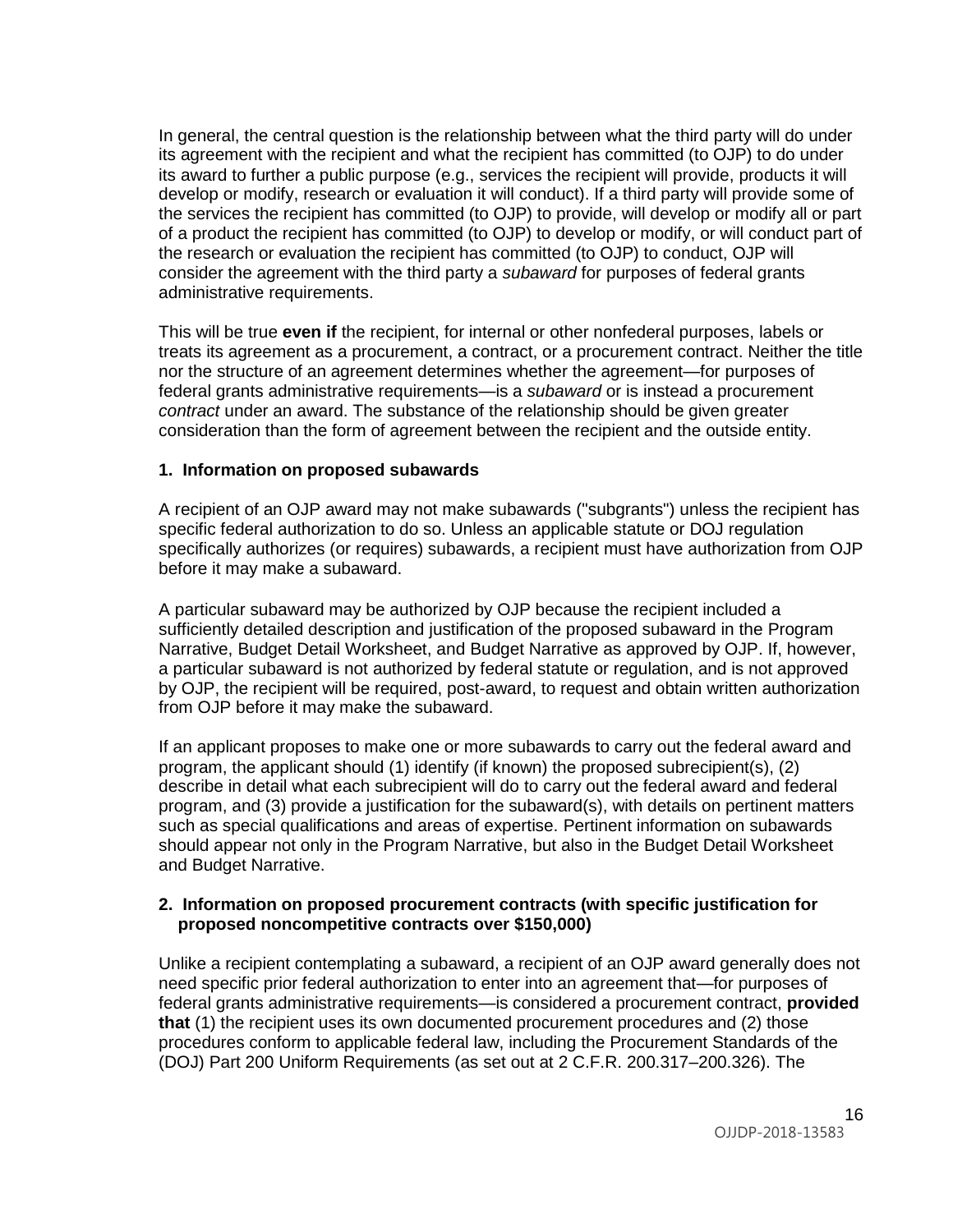Budget Detail Worksheet and Budget Narrative should identify proposed procurement contracts. (As discussed above, subawards must be identified and described separately from procurement contracts.)

The Procurement Standards in the Part 200 Uniform Requirements, however, reflect a general expectation that agreements that (for purposes of federal grants administrative requirements) constitute procurement "contracts" under awards will be entered into on the basis of full and open competition. All noncompetitive (sole source) procurement contracts must meet the OJP requirements outlined at [https://ojp.gov/training/subawards](https://ojp.gov/training/subawards-procurement.htm)[procurement.htm.](https://ojp.gov/training/subawards-procurement.htm) If a proposed procurement contract would exceed the simplified acquisition threshold—currently, \$150,000—a recipient of an OJP award may not proceed without competition unless and until the recipient receives specific advance authorization from OJP to use a noncompetitive approach for the procurement. An applicant that (at the time of its application) intends—without competition—to enter into a procurement contract that would exceed \$150,000 should include a detailed justification that explains to OJP why, in the particular circumstances, it is appropriate to proceed without competition.

If the applicant receives an award, sole source procurements that do not exceed the Simplified Acquisition Threshold (currently, \$150,000) must have written justification for the noncompetitive procurement action maintained in the procurement file. If a procurement file does not have the documentation that meets the criteria outlined in 2 C.F.R. 200, the procurement expenditures may not be allowable. Sole source procurement over the \$150,000 Simplified Acquisition Threshold must have prior approval from OJP using a Sole Source GAN. Written documentation justifying the noncompetitive procurement must be submitted with the GAN and maintained in the procurement file.

### **d. Preagreement Costs**

For information on preagreement costs, see **Section B. Federal Award Information**.

### **5. Indirect Cost Rate Agreement (if applicable)**

Indirect costs may be charged to an award only if:

- (a) The recipient has a current (unexpired) federally approved indirect cost rate; or
- (b) The recipient is eligible to use, and elects to use, the *de minimis* indirect cost rate described in the Part 200 Uniform Requirements, as set out at 2 C.F.R. 200.414(f).

An applicant with a current (unexpired) federally approved indirect cost rate is to attach a copy of the indirect cost rate agreement to the application. An applicant that does not have a current federally approved rate may request one through its cognizant federal agency, which will review all documentation and approve a rate for the applicant entity, or, if the applicant's accounting system permits, applicants may propose to allocate costs in the direct cost categories.

For assistance with identifying the appropriate cognizant federal agency for indirect costs, contact the Office of the Chief Financial Officer Customer Service Center at 800–458–0786 or at [ask.ocfo@usdoj.gov.](mailto:ask.ocfo@usdoj.gov) If DOJ is the cognizant federal agency, applicants may obtain information needed to submit an indirect cost rate proposal at [https://www.ojp.gov/funding/Apply/Resources/IndirectCosts.pdf.](https://www.ojp.gov/funding/Apply/Resources/IndirectCosts.pdf)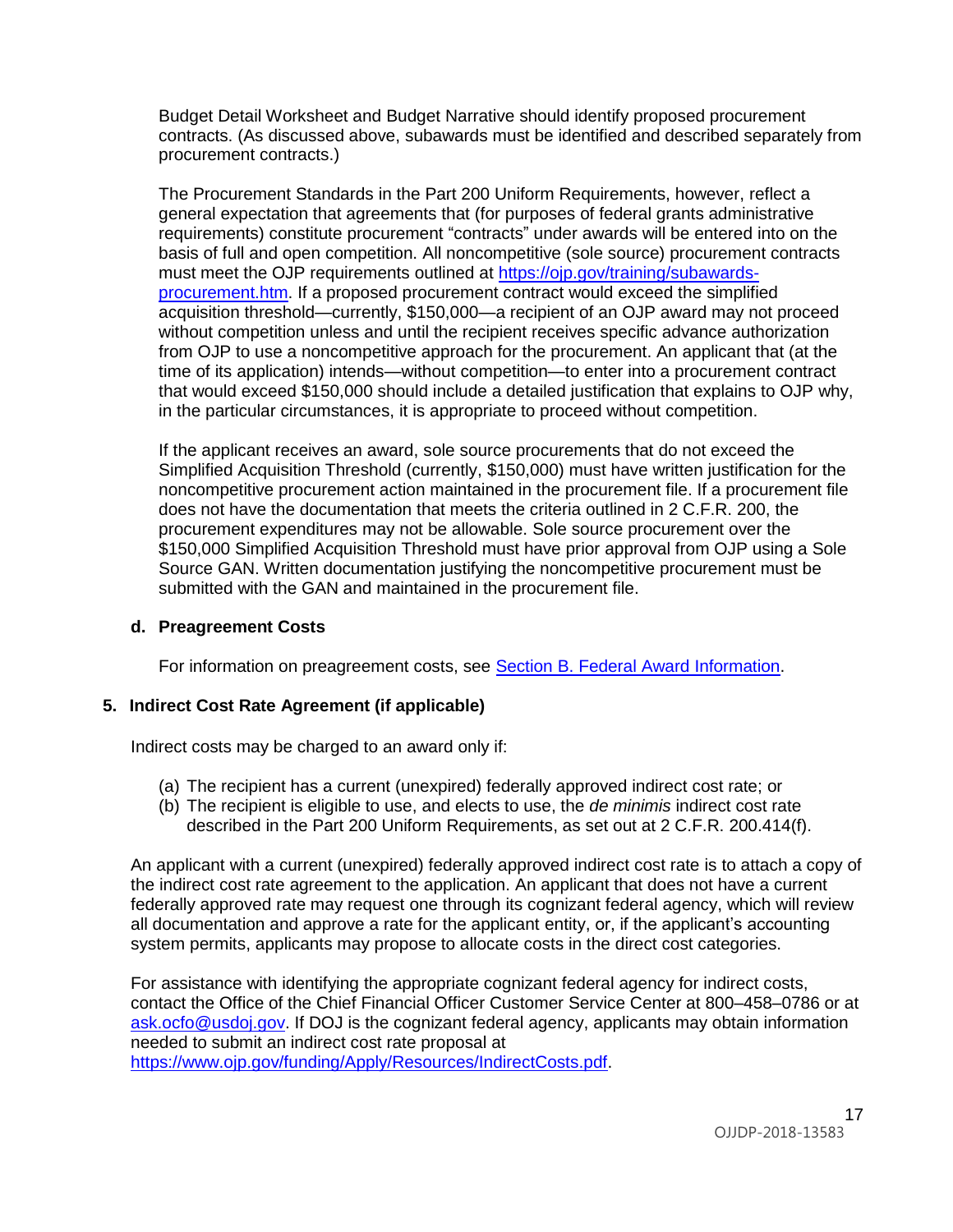Certain OJP recipients have the option of electing to use the *de minimis* indirect cost rate. An applicant that is eligible to use the *de minimis* rate and that wishes to use the *de minimis* rate should attach written documentation to the application that advises OJP of both (1) the applicant's eligibility to use the *de minimis* rate and (2) its election to do so. If an eligible applicant elects the *de minimis* rate, costs must be consistently charged as either indirect or direct costs, but may not be double charged or inconsistently charged as both. The *de minimis* rate may no longer be used once an approved federally negotiated indirect cost rate is in place. (No entity that ever has had a federally approved negotiated indirect cost rate is eligible to use the *de minimis* rate.) For the "de minimis" rate requirements (including information on eligibility to elect to use the rate), see the Part 200 Uniform Requirements, at 2 C.F.R. 200.414(f).

### **6. Financial Management and System of Internal Controls Questionnaire (including applicant disclosure of high-risk status)**

Every OJP applicant (other than an individual applying in his or her personal capacity) is required to download, complete, and submit the OJP Financial Management and System of Internal Controls Questionnaire (questionnaire) at <https://ojp.gov/funding/Apply/Resources/FinancialCapability.pdf> as part of its application. The questionnaire helps OJP assess the financial management and internal control systems, and the associated potential risks of an applicant as part of the preaward risk assessment process.

The questionnaire should only be completed by financial staff most familiar with the applicant's systems, policies, and procedures in order to ensure that the correct responses are recorded and submitted to OJP. The responses on the questionnaire directly impact the preaward risk assessment and should accurately reflect the applicant's financial management and internal controls system at the time of the application. The preaward risk assessment is only one of multiple factors and criteria used in determining funding. However, a preaward risk assessment that indicates that an applicant poses a higher risk to OJP may affect the funding decision and/or result in additional reporting requirements, monitoring, special conditions, withholding of award funds, or other additional award requirements.

Among other things, the form requires each applicant to disclose whether it currently is designated "high risk" by a federal grant-making agency outside of DOJ. For purposes of this disclosure, high risk includes any status under which a federal awarding agency provides additional oversight due to the applicant's past performance, or other programmatic or financial concerns with the applicant. If an applicant is designated high risk by another federal awarding agency, the applicant must provide the following information:

- The federal awarding agency that currently designates the applicant high risk.
- The date the applicant was designated high risk.
- The high-risk point of contact at that federal awarding agency (name, phone number, and email address).
- The reasons for the high-risk status, as set out by the federal awarding agency.

OJP seeks this information to help ensure appropriate federal oversight of OJP awards. An applicant that is considered "high risk" by another federal awarding agency is not automatically disqualified from receiving an OJP award. OJP may, however, consider the information in award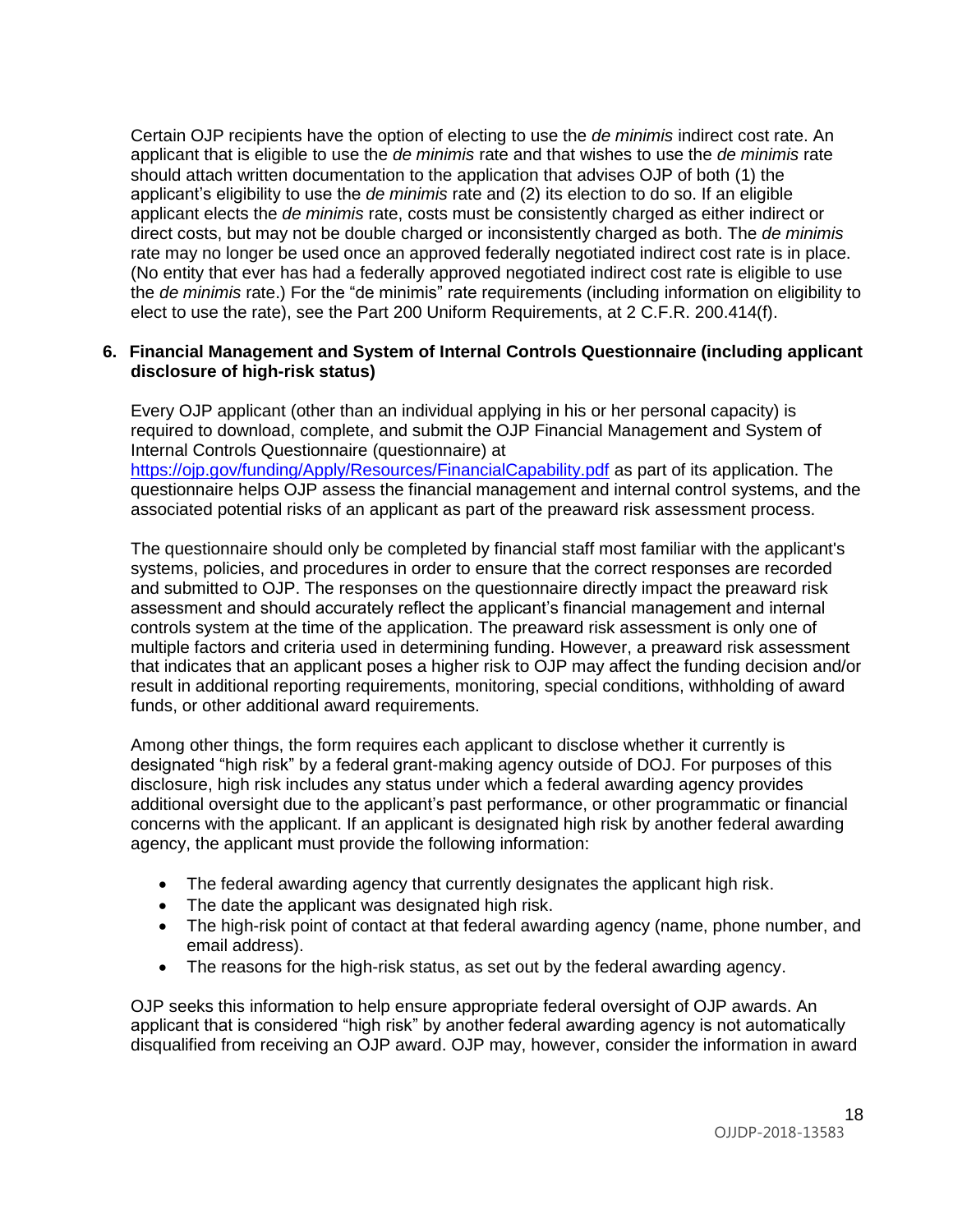decisions, and may impose additional OJP oversight of any award under this solicitation (including through the conditions that accompany the award document).

### **7. Disclosure of Lobbying Activities**

Each applicant must complete and submit this information. An applicant that expends any funds for lobbying activities is to provide all of the information requested on the form Disclosure of Lobbying Activities (SF-LLL) at [https://ojp.gov/funding/Apply/Resources/Disclosure.pdf.](https://ojp.gov/funding/Apply/Resources/Disclosure.pdf) An applicant that does not expend any funds for lobbying activities is to enter "N/A" in the text boxes for item 10 ("a. Name and Address of Lobbying Registrant" and "b. Individuals Performing Services").

### **8. Additional Attachments**

Applicants should submit the following information, as stipulated in the cited pages, as attachments to their applications. While the materials listed below are not assigned specific point values, peer reviewers will, as appropriate, consider these items when rating applications. For example, reviewers will consider résumés and/or letters of support/memoranda of understanding when assessing "capabilities/competencies." Peer reviewers will not consider any additional information that the applicant submits other than that specified below.

### **a. Applicant Disclosure of Pending Applications**

Each applicant is to disclose whether it has (or is proposed as a subrecipient under) any pending applications for federally funded grants or cooperative agreements that (1) include requests for funding to support the same project being proposed in the application under this solicitation and (2) would cover any identical cost items outlined in the budget submitted to OJP as part of the application under this solicitation. The applicant is to disclose applications made directly to federal awarding agencies, and also applications for subawards of federal funds (e.g., applications to state agencies that will subaward ("subgrant") federal funds).

OJP seeks this information to help avoid inappropriate duplication of funding. Leveraging multiple funding sources in a complementary manner to implement comprehensive programs or projects is encouraged and is not seen as inappropriate duplication.

Each applicant that has one or more pending applications as described above is to provide the following information about pending applications submitted within the last 12 months:

- The federal or state funding agency.
- The solicitation name/project name.
- The point of contact information at the applicable federal or state funding agency.

| <b>Federal or State Funding</b><br><b>Agency</b>                       | <b>Solicitation</b><br><b>Name/Project Name</b> | <b>Name/Phone/Email for</b><br><b>Point of Contact at Federal</b><br>or State Funding Agency |
|------------------------------------------------------------------------|-------------------------------------------------|----------------------------------------------------------------------------------------------|
| DOJ/Office of Community<br><b>Oriented Policing Services</b><br>(COPS) | <b>COPS Hiring Program</b>                      | Jane Doe, 202/000-0000;<br>jane.doe@usdoj.gov                                                |
|                                                                        |                                                 | $\overline{A}$ (                                                                             |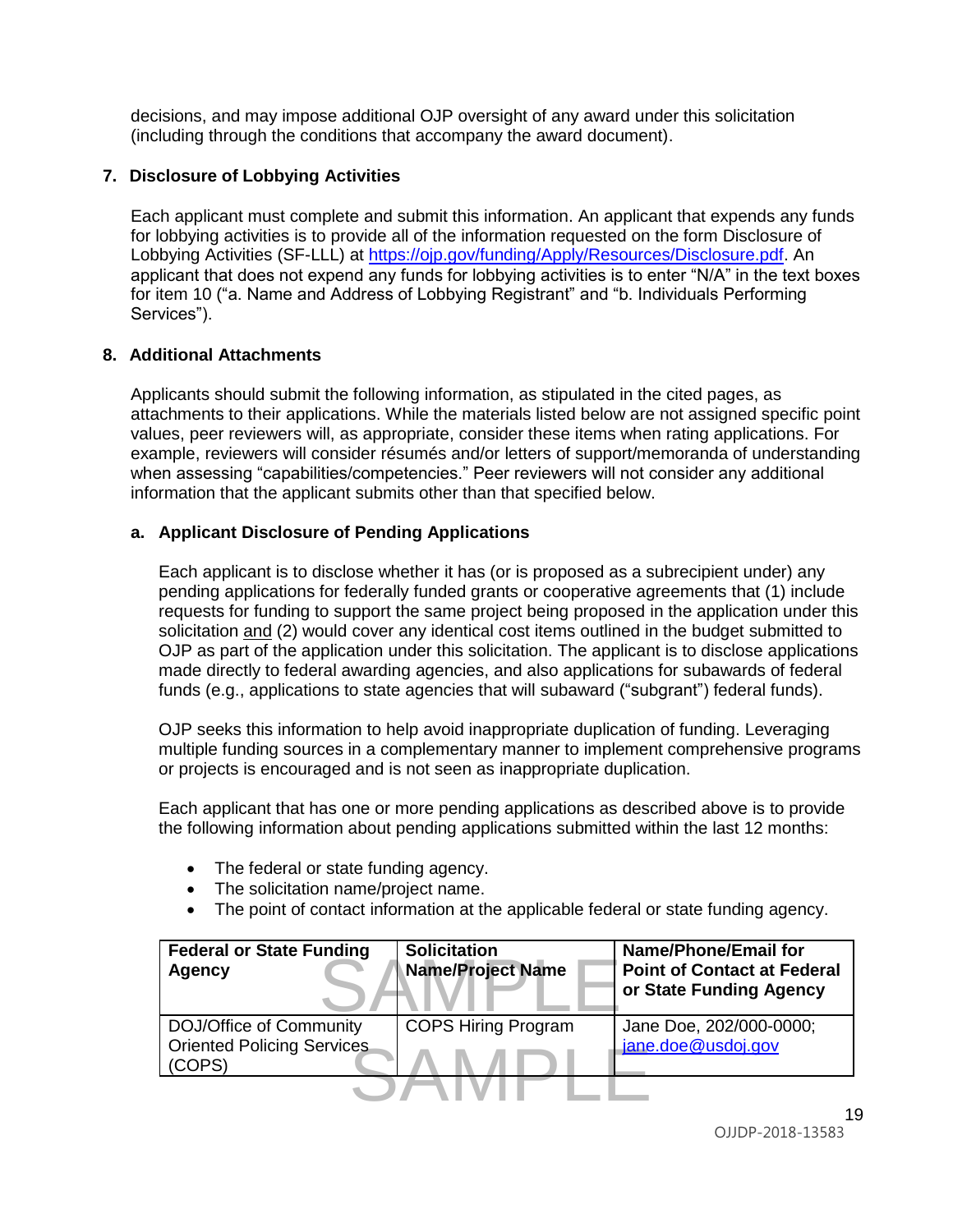| Health and Human           | <b>Drug-Free Communities</b> | John Doe, 202/000-0000; |
|----------------------------|------------------------------|-------------------------|
| Services/Substance Abuse   | Mentoring Program/           | john.doe@hhs.gov        |
| and Mental Health Services | <b>North County Youth</b>    |                         |
| Administration             | <b>Mentoring Program</b>     |                         |

Each applicant should include the table as a separate attachment to its application. The file should be named "Disclosure of Pending Applications." The applicant's legal name on the application must match the entity named on the disclosure of pending applications statement.

Any applicant that does not have any pending applications as described above is to submit, as a separate attachment, a statement to this effect: "[Applicant Name on SF-424] does not have (and is not proposed as a subrecipient under) any pending applications submitted within the last 12 months for federally funded grants or cooperative agreements (or for subawards under federal grants or cooperative agreements) that request funding to support the same project being proposed in this application to OJP and that would cover any identical cost items outlined in the budget submitted as part of this application."

- **b.** Logic model (see page 13).
- **c.** Timeline or milestone chart (see page 13).
- **d.** Résumés of all key personnel.
- **e.** Job descriptions outlining roles and responsibilities for all key positions.
- **f.** Letters of support/memoranda of understanding from partner organizations (see page 13).

#### <span id="page-19-0"></span>**How To Apply**

Applicants must register in and submit applications through Grants.gov, a primary source to find federal funding opportunities and apply for funding. Find complete instructions on how to register and submit an application at [https://www.grants.gov/web/grants/support.html.](https://www.grants.gov/web/grants/support.html) Applicants that experience technical difficulties during this process should call the Grants.gov Customer Support Hotline at **800–518–4726** or **606–545–5035**, which operates 24 hours a day, 7 days a week, except on federal holidays.

**Important Grants.gov update.** Grants.gov has updated its application tool. The legacy PDF application package was retired on December 31, 2017. Grants.gov Workspace is now the standard application method for applying for grants. OJP applicants should familiarize themselves with the Workspace option now. For complete information and instructions on using Workspace (and other changes), go to the Workspace Overview page at [https://www.grants.gov/web/grants/applicants/workspace-overview.html.](https://www.grants.gov/web/grants/applicants/workspace-overview.html)

Registering with Grants.gov is a one-time process; however, **processing delays may occur, and it can take several weeks** for first-time registrants to receive confirmation of registration and a user password. OJP encourages applicants to **register several weeks before** the application submission deadline. In addition, OJP urges applicants to submit applications at least 72 hours prior to the application due date to allow time for the applicant to receive validation messages or rejection